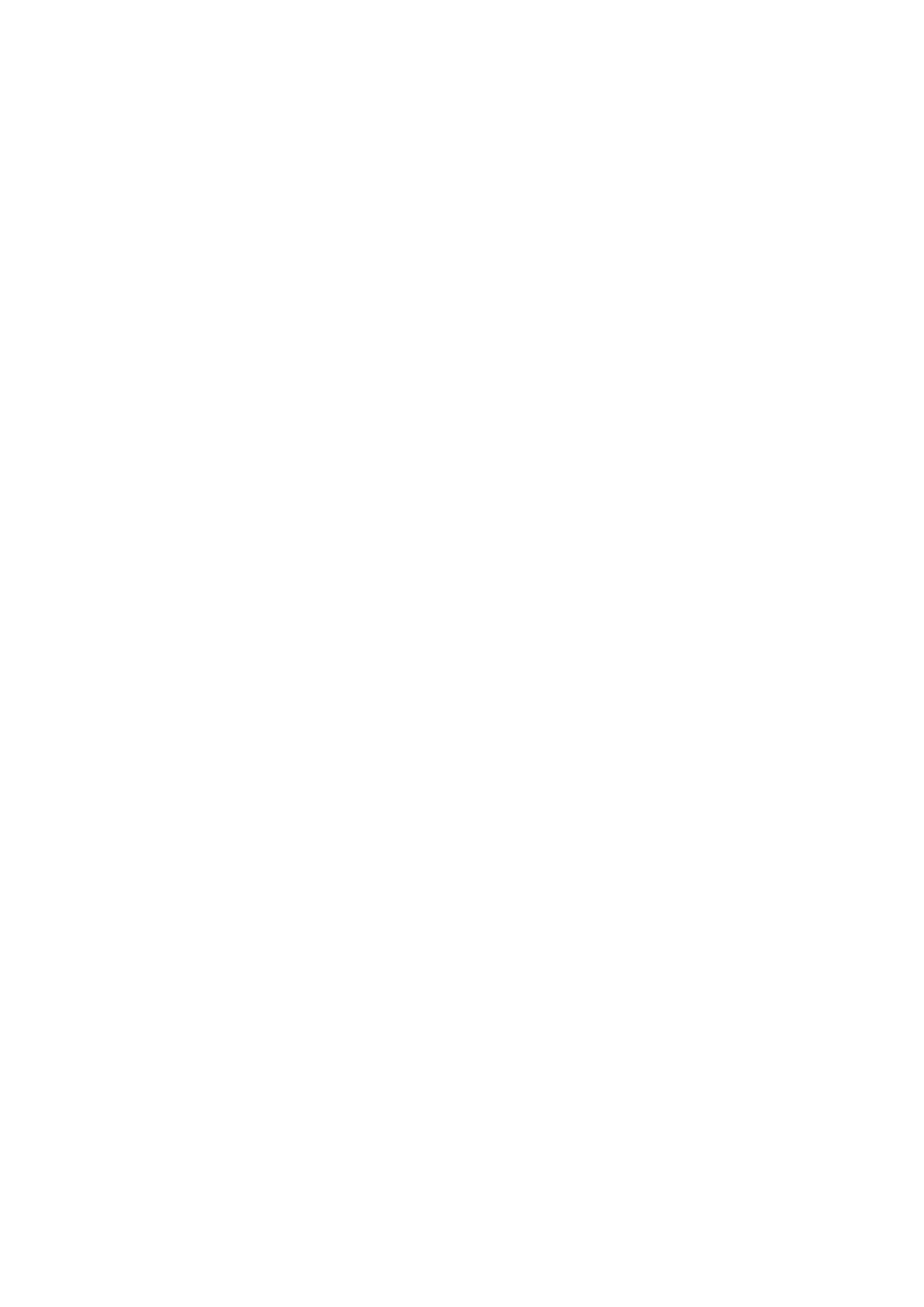# **Contents**

| APPENDIX C - Standard Forms of Cornish Surnames in Street Signs  14 |  |
|---------------------------------------------------------------------|--|
| APPENDIX D — Policy Summary in Respect of Forenames & Surnames  18  |  |
| APPENDIX E - Standard Forms of Forenames in Street Signs 19         |  |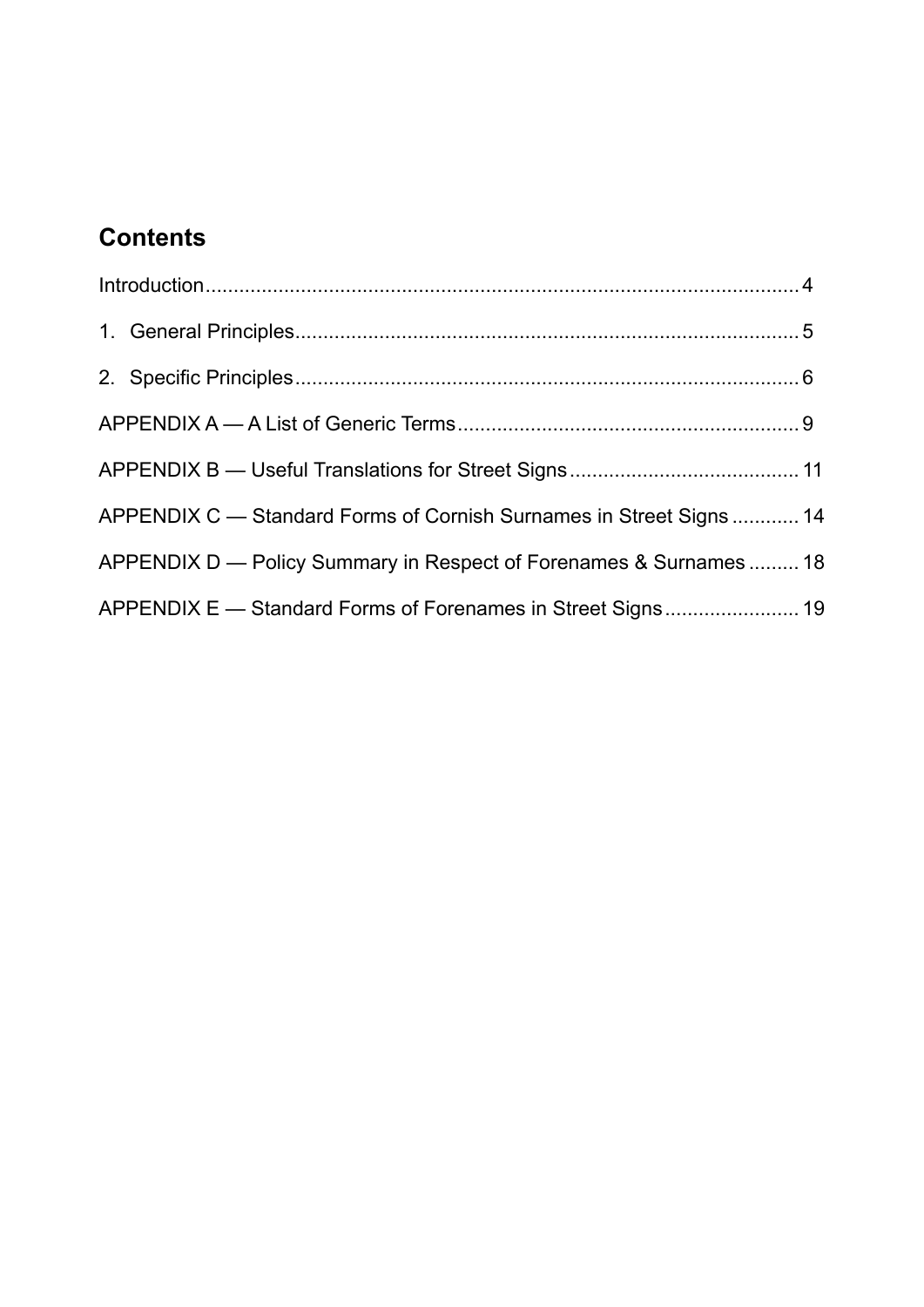#### <span id="page-3-0"></span>**Introduction**

The Place Name Panel of the Akademi Kernewek continues the work put in place by the Cornish Language Partnership following the UK Government's ratification of the European Charter for Regional or Minority Languages in respect of the Cornish Language. The work to provide bilingual street signs across Cornwall has been an important part of raising the visibility and status of Cornish language, and our older street names are a living legacy of Kernewek.

The Place Name Panel is a group of Cornish language experts who provide recommended standardised Cornish language forms of place-names and street names. The Panel works closely with Cornwall Council Address Management Team, under the terms of the "Street Naming and Numbering Guidance Notes. This policy and guidance document provides the parameters for the Panel's work.

Cornwall Council is the statutory authority responsible for Street Naming and Numbering. The Address Management Team oversees Street Naming and Numbering and is responsible for providing the specification of nameplates. The Cornwall Council "Cornish Language Policy" and their "Street Naming and Numbering Guidance Notes" both provide provisions for the use of the Cornish language and should be referred to in conjunction with this policy.

This Policy Document provides guidance on the recommended standard forms for Cornish street signs so that the 21st century Cornish language is more visible in the community. However, this must be carefully balanced with a requirement to respect the historic integrity of place-names, and to be sympathetic to current usage, both by current Cornish language users and by the wider community.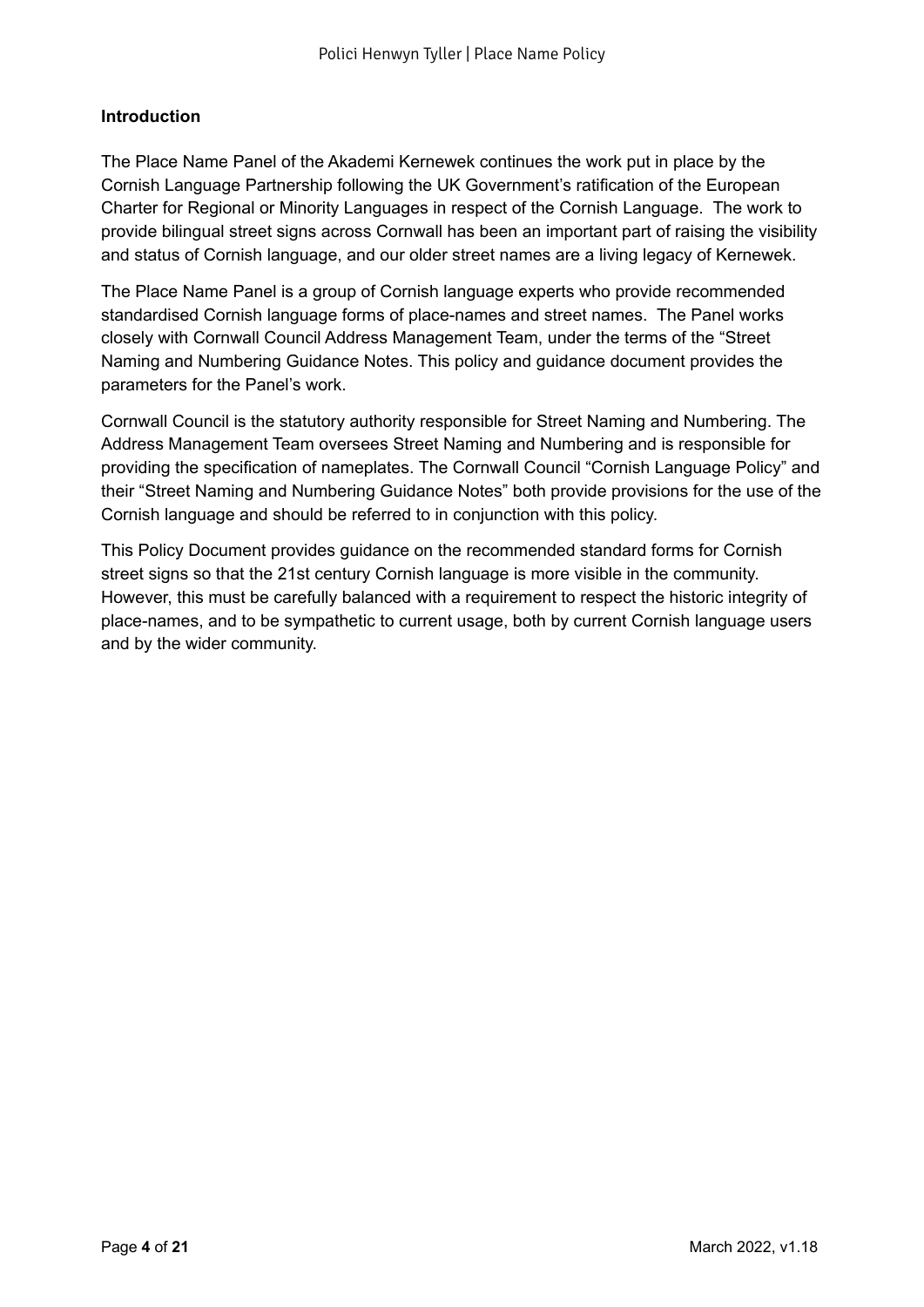#### <span id="page-4-0"></span>**1. General Principles**

- a) The primary purpose of the Panel is to support the promotion of the Cornish language.
- b) There is a need for consistency of approach and for all decisions to be able to be justified and explained.
- c) When asked to provide a recommended street-name, the Panel should provide a Cornish language form, standardised wherever possible.
- d) Cornwall Council policy requires the use of the Standard Written Form (SWF hereafter).
- e) Recommended street name forms should be as close as possible to the SWF, but leave room for occasional exceptions where necessary.
- f) It should be ensured that the parish is known in each case, and it is accepted good practice to include the parish in brackets after the name to be translated in correspondence before the Panel.
- g) Local knowledge should be drawn on, where appropriate, in order to provide an accurate standardised form.
- h) Historical evidence will be researched.
- i) The Panel will provide a translation of the proposed street sign into Cornish. Where appropriate, to ensure accurate translation, the Panel will research the history of elements of the place name, particularly if the English language version is obscure. This can sometimes reveal Cornish language elements that have been corrupted over time.
- j) The Panel will assist with research into an area in order to provide proposals for street names in new development that are based on local history and landscape. But the Panel's prime purpose is to provide advice on Cornish language, not local history, and developers and other local organisations will normally be expected to provide baseline research for an area of development.
- k) A full record of all translations will be maintained on the Akademi Kernewek Place Name database.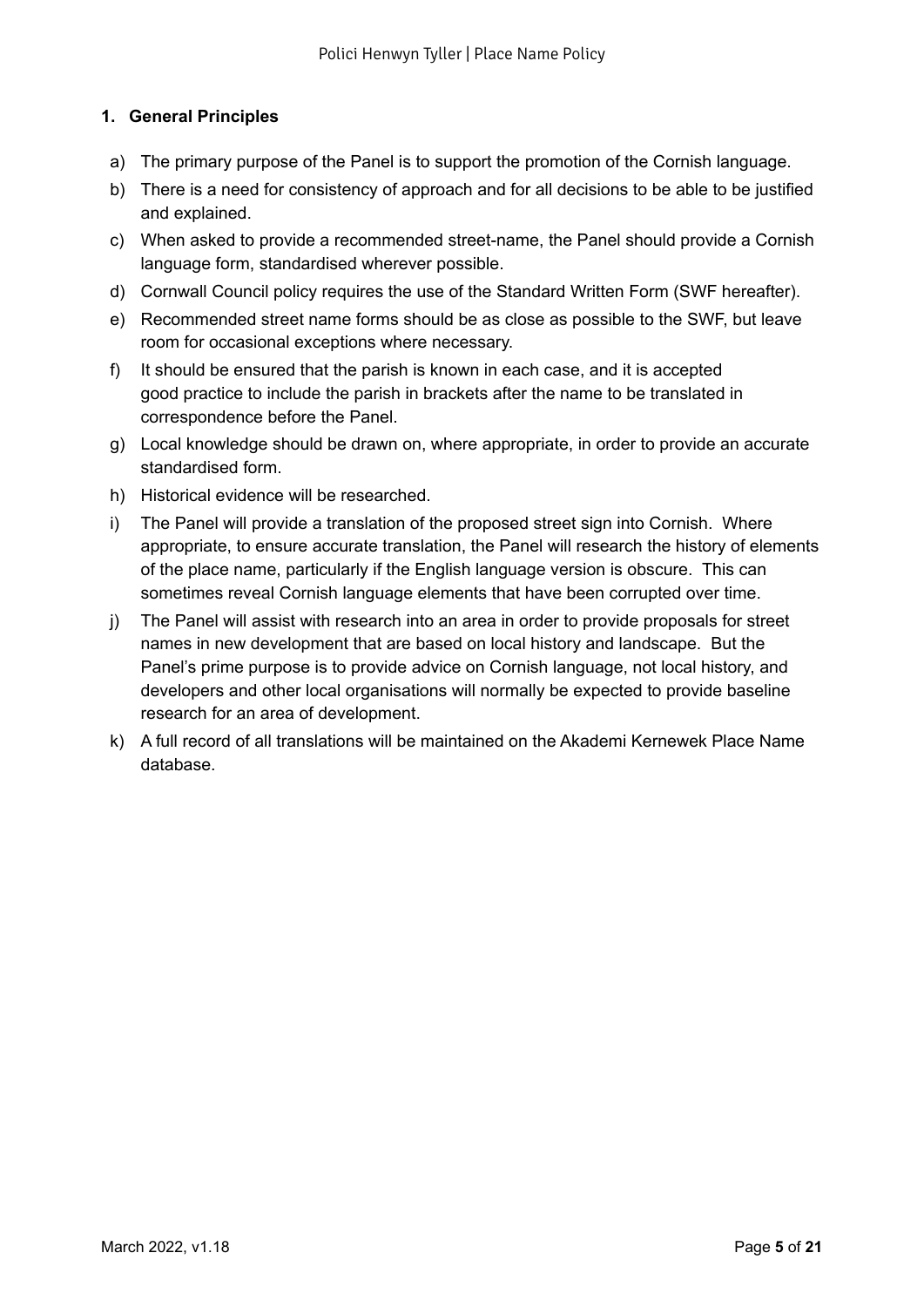#### <span id="page-5-0"></span>**2. Specific Principles**

- a) There are two categories for this Panel to consider, street signage and new developments. New development names will follow the street signage guidelines.
- b) The Panel should build on previous work as far as possible and previous recommended forms and translations should be taken into consideration.
- c) The most common generics have been agreed and will be utilised to ensure consistency See Appendix A.
- d) Cornish word order, grammar and mutation should be respected.
	- Definite Article: If <sup>a</sup> feature utilised as part of <sup>a</sup> road name is within the road, the definite article would be used (e.g. **Fordh An Skol** 'the school road'), however if the road leads to a distant feature or a place then it will be omitted (e.g. **Bre Fog** 'road to a blowing house').
	- Mutation following feminine generics (e.g. Fordh<sup>1</sup> & Bownder). Mutation occurs if the following descriptor is:
		- an adjective (e.g. **Bownder Wynn**); or
		- **•** a feature acting as an adjective (e.g. **Bownder Wydh**<sup>2</sup> lane of trees); or
		- the name of <sup>a</sup> person who "owns" the place, (e.g. **Bownder Varia** Mary's Lane, i.e. a lane frequented by Mary and named after her); or
		- $\bullet$  is a place-name which is fictional, imaginary or a modern coinage.<sup>3</sup>
	- Mutation does not occur, specifically:
		- if the road is named after the place to which it leads (e.g. **Fordh Bosvena** Bodmin Road)4 ; or
		- if a road is named after a distant place (e.g. Penzance Road in Bude would be **Fordh Pennsans**); or
		- if there is a distant view of the object referred to e.g. **Riw an Kastel**
		- if the descriptor is of the form "A an B" (e.g. if there were a place called Penn

- 2 N.B. This formation is rare, because the form Bownder an Gwydh is more usual.
- 3 It is considered that real historic place-names resist mutation, however, fictional or new coinages would not.

<sup>1</sup> It is a rule of Cornish grammar that There is no mutation of P, T, K after <TH> or <S>. The question has arisen as to whether this rule applies to <dh> in <fordh>. Dr Ken George states, "There are very few examples of a feminine noun in <-dh> followed by an adjective beginning (in its unmutated form) with /p,t,k/. We can, however, determine what happens.

In the case of feminine nouns in <-s>, we might expect following adjectives with /p,t,k/ to be lenited to **, e.g. eglos \*deg, but the [-s] prevents the voicing. We are therefore looking at a case of** sandhi, i.e. how two adjacent consonants are pronounced.

If we now look at feminine nouns in <-dh>, by the same reasoning, we might expect following adjectives with /p,t,k/ to be lenited to [b,d,g], e.g. fordh goth. The question now is: does the <-dh> prevent the voicing?

This can be answered by looking at relevant cases of sandhi, of which there are a great number; we do not necessarily have to find a case of a fem. noun in <-dh> followed by an adj. with /p-,t-,k-/. For example, in PA, we find <arluth bras>, <arluth du>, <arluth gwyr>.

Here there is no question of /b-,d-,g-/ being unvoiced to /p-,t-,k-/. We should therefore write fordh brivedh 'a private road', fordh deg 'a beautiful road', fordh goth 'an old road'."

<sup>4</sup> N.B. Personal names that are also place-names, are treated as place-names and also follow this rule. e.g. Fordh Gwynnyer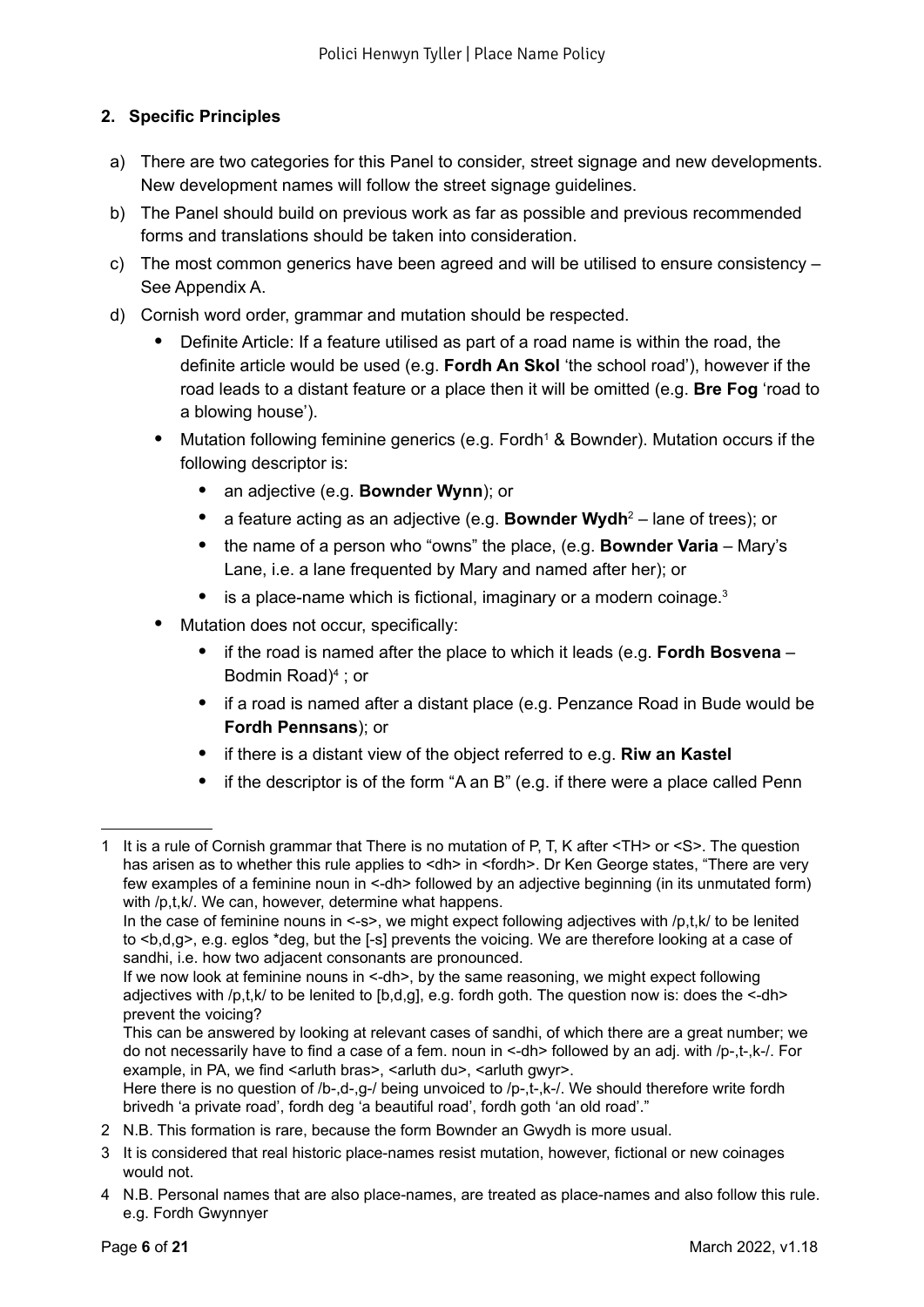an Pras, then the road leading to it would be **Fordh Penn an Pras**<sup>5</sup> .

- e) English personal surnames remain unchanged in street names. (e.g. Brown Road = **Fordh Brown**). However positive consideration will be given to providing standardised forms in respect of Cornish surnames $^6$ , (see Appendix C & D).
- f) Attested Cornish forms of forenames may be used. (See Appendix D) However, in the case of non-Celtic names (e.g. the Greco-Turk "Nikolaos of Myra" a.k.a. St Nicholas) the following evidence will be considered:-
	- Original spelling in the language of origin
	- Cornish forms (e.g. Nykka & Nykklys (Hodge 2001) & Ny-cholas; Ny-colas & Nyclys (Williams 2006))
	- Comparative analysis with other Brythonic languages (e.g. Nikolaz Breton; Nicolas, Niclas – Welsh)
	- SWF/M spelling conventions

The Cornish language form and spelling of the forename (e.g. Nikolas) may be utilised in Cornish translations.

- g) Place-names (including exonyms) within street signs will be treated as per the Akademi Kernewek Place Name Policy. They will be rendered in main Form SWF in order to maintain internal consistency.
- h) In respect of living things (e.g. plants and animals), where the English form is ambiguous, the Cornish collective noun form will be utilised, e.g. Oak Court would be rendered **Garth Derow** rather than **Garth Derowen**. Where no collective noun exists the singular will be used.
- i) Compass Points Where a compass direction occurs as part of a name, they will be rendered in Cornish, in Cornish word order. (i.e. North; Est; Soth; West).
- j) Saint In street names the names of saints will be represented with an "S." prefix, unless it is an obvious Cornish saint name, when the prefix may be omitted.
- k) Neologisms When a neologism is required the principles established by Snell & Morris (1981,1984) as laid out in An Gerlyver Meur p.7 will be applied<sup>7</sup>.
- l) Brand names in English or other languages, e.g. names of forms of transport such as the "Avro Vulcan" aircraft, will not be translated into Cornish.
- m) SWF Variants. The SWF has a number of Revived Late Cornish (RLC) variants which are of equal status to the Revived Middle Cornish (RMC) forms. These include the use of preocclusion where it is shown in historic recorded forms of the name;  $\langle s/|s\rangle$ ;  $\langle s/|e\rangle$ ;  $\langle s/|e\rangle$ ;  $\langle o/|e\rangle$ oa>; <ew/ow>; loss of medial consonants and loss of final consonants.
	- $\bullet$  i. Pre-occlusion will be utilised on a geographic basis.<sup>8</sup>
	- ii. <s/j> Predisposition in favour of using the RLC variant unless there is compelling
- 5 N.B. However a road running along the edge of a field might be named **Fordh Bennpras** because it is acting as an adjective as detailed above.
- 6 Pawley White: *A Handbook of Cornish Surnames* (1972) is recognised as a standard reference work.
- 7 It is acknowledged that Snell & Morris may require modifying. For example it does not include examination of other Celtic languages (Gaelic; Irish & Manx) nor Cornish Dialect. It also does not include modern techniques such as phono-semantic matching.
- 8 Decision of CLP 07/12/2010. Further research is being organised in order to determine where Preocclusion may be used. In the interim, as a temporary measure, it may be that this should be applied in Penwith and Kerrier.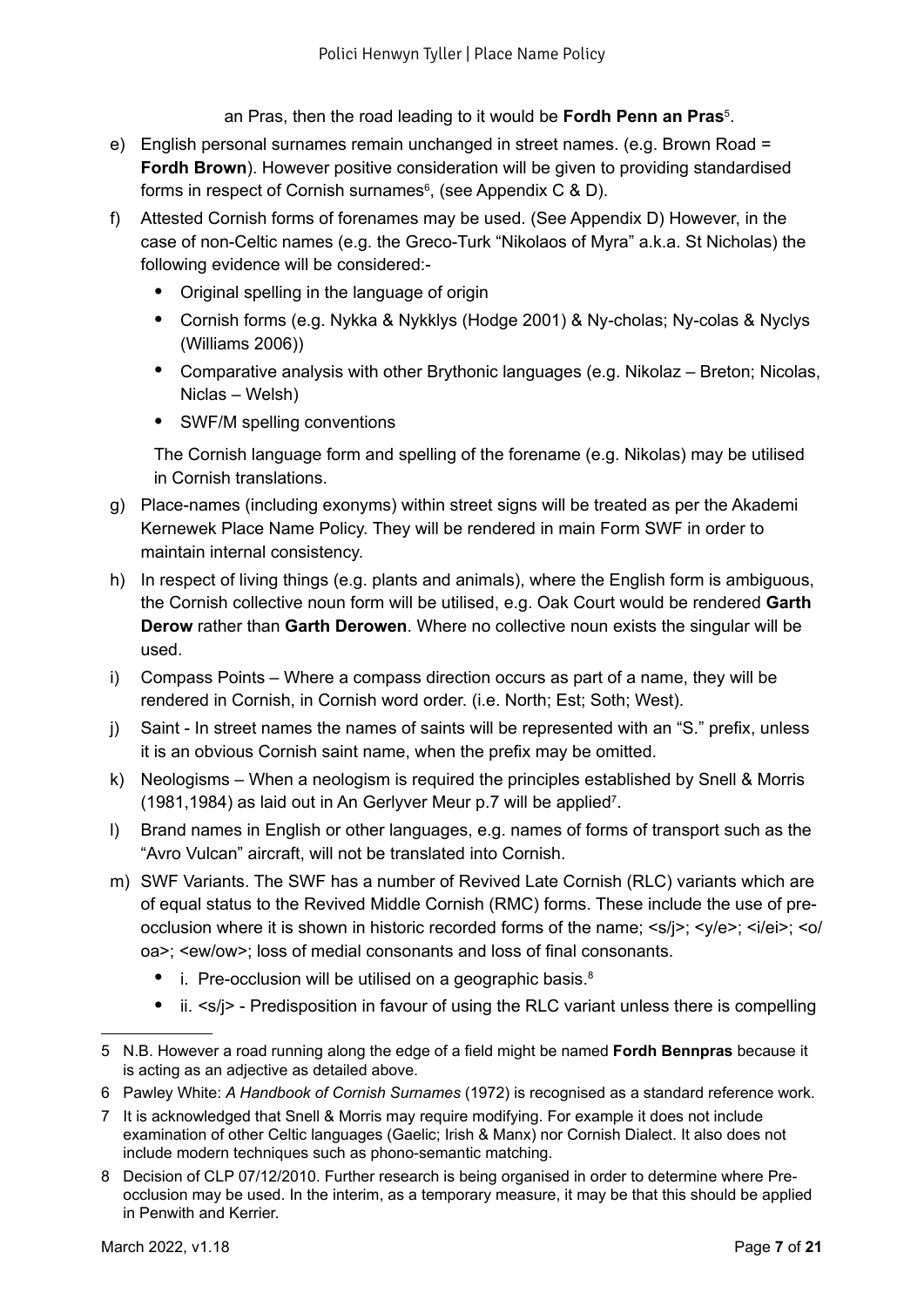evidence to the contrary.

- iii. The loss of final consonants will not be implemented.
- iv. Loss of medial consonants; <y/e>; <i/ei>; <o/oa>; <ew/ow> will be actively considered on a case by case basis.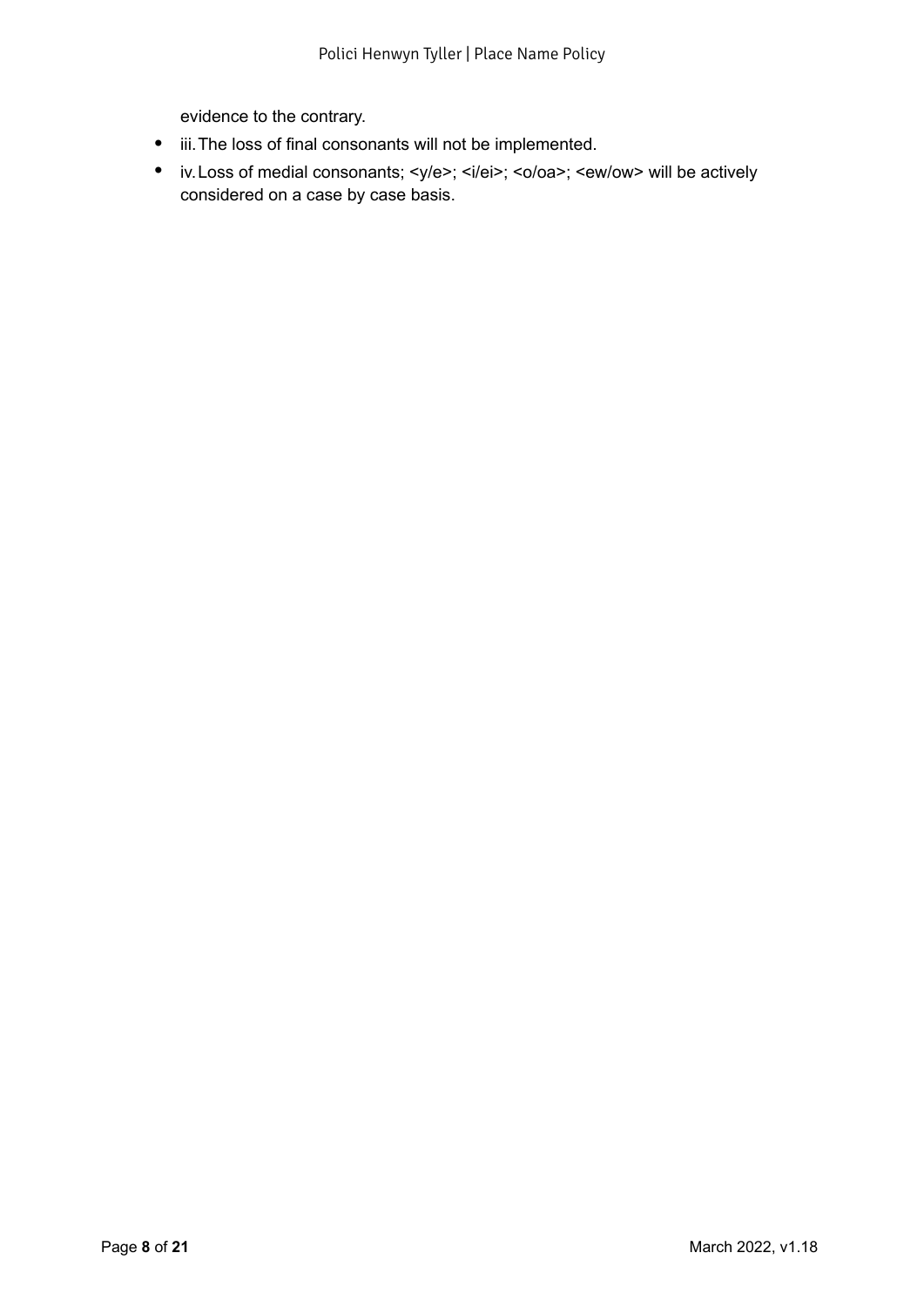### <span id="page-8-0"></span>**APPENDIX A — A List of Generic Terms**

| <b>English Term</b>      | Cornish Translation, with Spelling Variations | Gender                   |
|--------------------------|-----------------------------------------------|--------------------------|
| <b>ALLEY</b>             | <b>OP</b>                                     | M                        |
| APPROACH [ROAD]          | <b>NESFORDH</b>                               | F                        |
| <b>AVENUE</b>            | <b>ROSVALAS</b>                               | M                        |
| BOTTOM(S)                | <b>GOLES</b>                                  | M                        |
| <b>BUSINESS PARK</b>     | <b>PARK NEGYS</b>                             | $\overline{\phantom{0}}$ |
| <b>BUNGALOW</b>          | BENGALJI; pl. BENGALJIOW                      | $\overline{?}$           |
| <b>CHURCHTOWN</b>        | <b>TREVEGLOS</b>                              | F                        |
| <b>CIRCUS</b>            | <b>KYLGH</b>                                  | M                        |
| <b>CLOSE</b>             | <b>KEW</b>                                    | F                        |
| COMBE/COOMBE             | KOMM ~ KOBM                                   | M                        |
| <b>CORNER</b>            | KORNEL (outside)                              | F                        |
|                          | ELIN (inside)                                 | M                        |
| <b>COTTAGE</b>           | PENNTI; pl. PENNTIOW                          | M                        |
| COURT (manorial)         | <b>LYS</b>                                    | F                        |
| COURT (yard)             | <b>GARTH</b>                                  | M                        |
| <b>CRESCENT</b>          | <b>GWARAK</b>                                 | F                        |
| <b>DALE</b>              | <b>TNOW</b>                                   | M                        |
| <b>DELL</b>              | <b>PANS</b>                                   | M                        |
| <b>DINGLE</b>            | <b>GOBANS</b>                                 | M                        |
| <b>DOCK</b>              | <b>PORTHKLOS</b>                              | M                        |
| <b>DOCKS</b>             | <b>PORTHKLOSOW</b>                            | PL                       |
| <b>DOCKLAND</b>          | <b>PORTHLANN</b>                              | M                        |
| <b>DRIVE</b>             | <b>ROSVA</b>                                  | F                        |
| <b>EMBANKMENT</b>        | TOMMEN ~ TOBMEN                               | F                        |
| ESTATE (housing)         | <b>TRIGVA</b>                                 | F                        |
| <b>FIELD</b>             | <b>PARK</b>                                   | M                        |
| <b>FIELDS</b>            | <b>PARKOW</b>                                 | PL                       |
| <b>GARDENS</b>           | LOWARTH (road name only)                      | M                        |
|                          | LOWARTHYOW (ornamental gardens)               | PL                       |
| <b>GLEBE</b>             | <b>DOR EGLOS</b>                              | M                        |
| <b>GLEN</b>              | <b>GLYNN</b>                                  | M                        |
| <b>GREEN</b>             | <b>GLESIN</b>                                 | M                        |
| <b>GROVE</b>             | <b>KELLI</b>                                  | F                        |
| <b>HEIGHTS</b>           | ARDH/ARDHOW                                   | M/PL                     |
| <b>HILL</b>              | BRE (distinct topographical feature)          | F                        |
|                          | MENA (sloping road)                           | M                        |
| <b>INDUSTRIAL ESTATE</b> | <b>HWELVA</b>                                 | F                        |
| <b>JETTY</b>             | <b>KAY BALEK</b>                              | M                        |
| <b>LANE</b>              | <b>BOWNDER</b>                                | F                        |
| <b>MEADOW</b>            | <b>PRAS</b>                                   | M                        |
| <b>MEWS</b>              | <b>STABLYS</b>                                | M                        |
| <b>MOUNT</b>             | <b>MONT</b>                                   | M                        |
| <b>OPE</b>               | OP                                            | M                        |
| <b>PARADE</b>            | <b>KERDHVA</b>                                | F                        |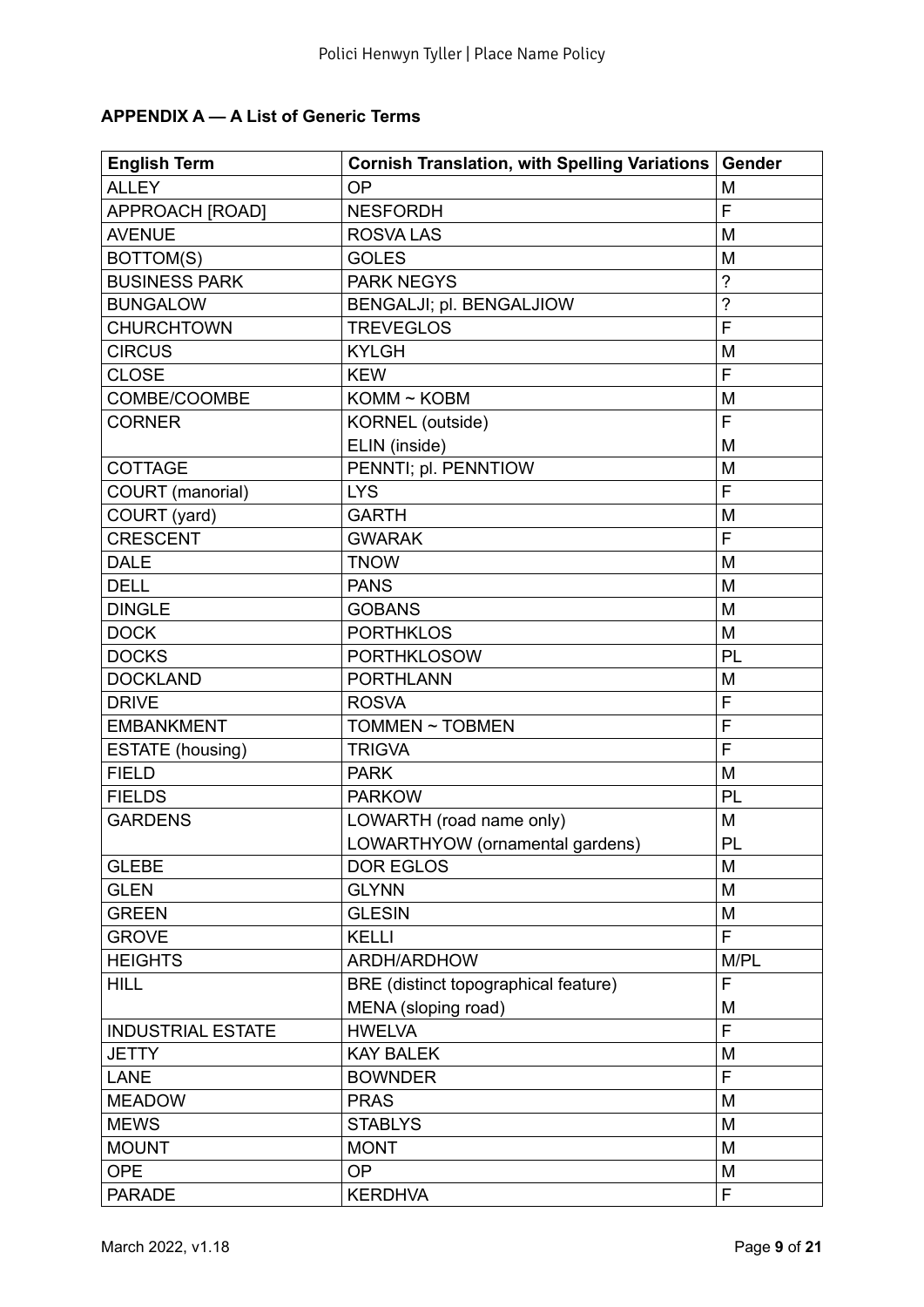| <b>English Term</b>     | <b>Cornish Translation, with Spelling Variations</b> | Gender         |
|-------------------------|------------------------------------------------------|----------------|
| <b>PARC</b>             | <b>PARK</b>                                          | M              |
| PASSAGE (ferry passage) | KOWBALHYNS ~ KOWBALHENS (vehicle                     | M              |
|                         | ferry)                                               |                |
|                         | TRETH (foot-passenger ferry)                         | M              |
| <b>PIER</b>             | <b>KAY PEULYOW</b>                                   | M              |
| <b>PLACE</b>            | PLAS (if mansion or large open area)                 | M              |
|                         | <b>TYLLER</b>                                        | M              |
| <b>QUAY</b>             | <b>KAY</b>                                           | M              |
| <b>REACH</b>            | <b>HEDHAS</b>                                        | $\overline{?}$ |
| <b>RISE</b>             | <b>RIW</b>                                           | F              |
| <b>ROAD</b>             | <b>FORDH<sup>9</sup></b>                             | F              |
| <b>ROW</b>              | <b>REW</b>                                           | M              |
| <b>SQUARE</b>           | <b>PLEN</b>                                          | M              |
| <b>STREET</b>           | <b>STRET</b>                                         | M              |
| <b>TERRACE</b>          | <b>TERRAS</b>                                        | M              |
| <b>TRACK</b>            | <b>LERGH</b>                                         | M              |
| <b>VALE</b>             | <b>STRAS</b>                                         | M              |
| <b>VALLEY</b>           | <b>NANS</b>                                          | M              |
| <b>VIEW</b>             | GWEL <sup>10</sup>                                   | F              |
| <b>VILLA</b>            | <b>TREVEN</b>                                        | F              |
| <b>VILLAS</b>           | TREVENNOW ~ TREVEDNOW                                | PL             |
| <b>WALK</b>             | <b>KERDHVA</b>                                       | F              |
| <b>WAY</b>              | HYNS / HENS <sup>11</sup>                            | M              |
| <b>WHARF</b>            | <b>KAY GWARA</b>                                     | M              |
| <b>YARD</b>             | <b>GARTH</b>                                         | M              |

- 1. The 'intangible' view of some object or landscape; and
- 2. The place or street from which one might stand to see such a view.
- 11 Where referring to a trackway or trail then <lergh> can be considered.

<sup>9</sup> The "PTK Rule" does not apply to <-dh>. In appropriate circumstances words following <fordh> are lenited.

<sup>10</sup> <gwelva> is only to be used for a specific "designated" view-point. [Note: These sort of places are normally marked on OS Explorer maps with a blue "viewpoint" symbol.] <gwel> is both: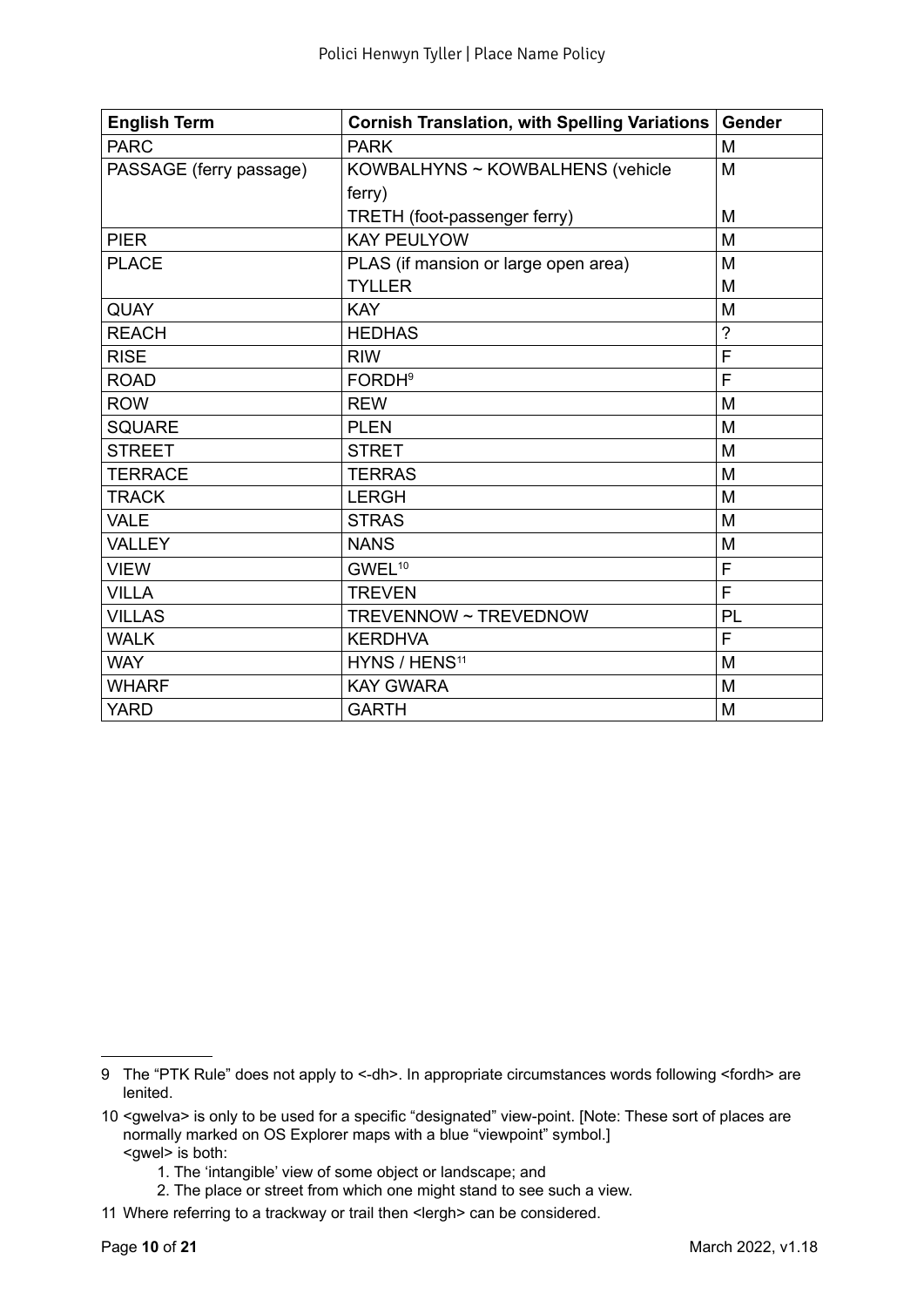#### <span id="page-10-0"></span>**APPENDIX B — Useful Translations for Street Signs**

| <b>English</b>         | <b>Cornish</b>    | <b>Notes</b>                                                                                                                                                                                                          |  |
|------------------------|-------------------|-----------------------------------------------------------------------------------------------------------------------------------------------------------------------------------------------------------------------|--|
| Allen (river)          | Alyn              | Personal name = Alan. But note historic                                                                                                                                                                               |  |
|                        |                   | forms became mixed at an early date.                                                                                                                                                                                  |  |
| Arms (coat of          | Arwodh            | e.g. King's Arms Inn = Tavern Arwodh an                                                                                                                                                                               |  |
| arms)                  |                   | Myghtern                                                                                                                                                                                                              |  |
| <b>Barton</b>          | Heydhlan          |                                                                                                                                                                                                                       |  |
| <b>Battery</b>         | Gonnva (f.)       |                                                                                                                                                                                                                       |  |
| Beacon <sup>12</sup>   | Tanses (m.)       | i.e. a fire-beacon. e.g. Gwarak an Tanses<br>(Falmouth) t <tanses> GM09.</tanses>                                                                                                                                     |  |
| Beech (tree)           | Fowen, (pl.) Fow  | The etymology indicates that this may<br>have been <faw> in Old Cornish,<br/>however, place-name evidence shows<br/>that it had changed to <fow> in Middle<br/>Cornish, in parallel with the Breton faou.</fow></faw> |  |
| Bounds (tin            | <b>Bounds</b>     | See Lanivet Place-name Booklet.                                                                                                                                                                                       |  |
| bounds)                |                   |                                                                                                                                                                                                                       |  |
| Bridle(path/way)       | Fordh-vergh       | Cf. <vorver> Gendall</vorver>                                                                                                                                                                                         |  |
| <b>Bullrush</b>        | Pennrudh          | e.g. Polpenwith (Constantine) was                                                                                                                                                                                     |  |
|                        |                   | Polpenruth wartha 1564.                                                                                                                                                                                               |  |
| <b>Bungalow</b>        | Bengalji          |                                                                                                                                                                                                                       |  |
|                        | pl. Bengaljiow    |                                                                                                                                                                                                                       |  |
| Cart-track             | Karrhyns~Karrhens |                                                                                                                                                                                                                       |  |
| Cedar (tree)           | Sedren (f.),      | From the Latin, therefore <s> for /s/ not</s>                                                                                                                                                                         |  |
|                        | pl. Sedrennow,    | * <c> which might have been expected if</c>                                                                                                                                                                           |  |
|                        | coll. Seder       | this word had occurred in the texts.                                                                                                                                                                                  |  |
| Cottage                | Krowji            | Not really a cottage, but a cabin / dwelling<br>of simple construction, normally with one<br>room                                                                                                                     |  |
|                        | Dyji              | small cottage, small farm cottage                                                                                                                                                                                     |  |
|                        | Pennti            | cottage - of normal size                                                                                                                                                                                              |  |
| <b>Courtyard House</b> | Garthji m.        | See Goldherring research report.                                                                                                                                                                                      |  |
| Cypress (tree)         | <b>Kypres</b>     | From Old French <cipres>, from Latin<br/><cypressus></cypressus></cipres>                                                                                                                                             |  |
|                        |                   | <kyprus> (Williams, 2006)</kyprus>                                                                                                                                                                                    |  |
|                        |                   | Cognates:                                                                                                                                                                                                             |  |
|                        |                   | Breton <sipres> [s-] comes from the</sipres>                                                                                                                                                                          |  |
|                        |                   | French.                                                                                                                                                                                                               |  |
|                        |                   | Welsh <ypress></ypress>                                                                                                                                                                                               |  |
| <b>Dock</b>            | Porthklos,        | See Ports, Harbours & Quays, Rod Lyon                                                                                                                                                                                 |  |
|                        | pl. Porthklosow   | (October 2011)                                                                                                                                                                                                        |  |
| Dockland               | Porthlan (f)      | See Ports, Harbours & Quays, Rod Lyon<br>(October 2011)                                                                                                                                                               |  |

<sup>12</sup> Amended Tansys to Tanses. See Minutes 15/03/2013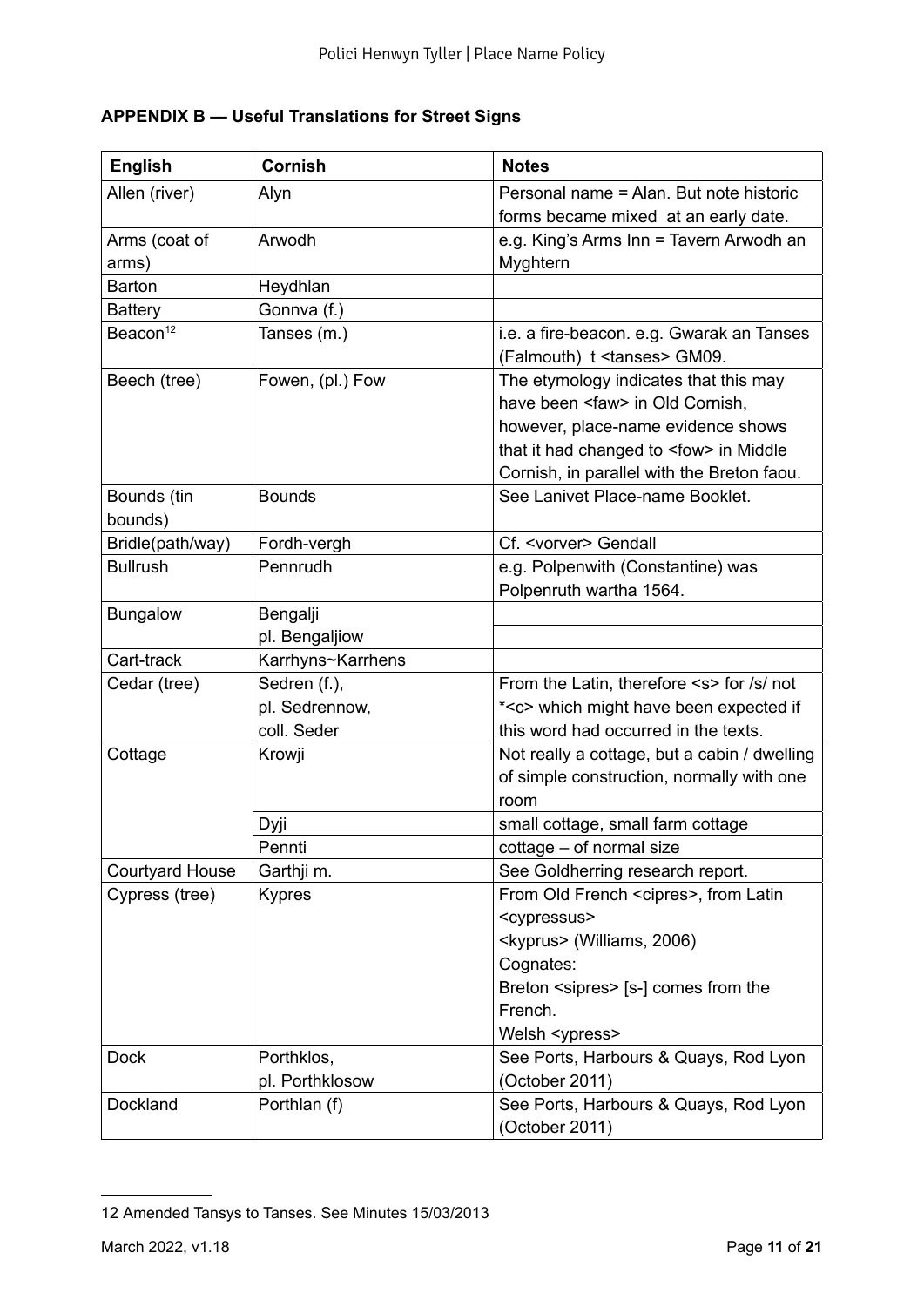| <b>English</b>         | <b>Cornish</b>                               | <b>Notes</b>                                                                     |
|------------------------|----------------------------------------------|----------------------------------------------------------------------------------|
| Footpath /             | Trolergh                                     |                                                                                  |
| Pathway                |                                              |                                                                                  |
| <b>Fore Street</b>     | <b>Stret Meur</b>                            |                                                                                  |
| Glebe                  | Eglostir                                     | Used when not the generic on a street                                            |
|                        |                                              | sign.                                                                            |
| <b>Golf Links</b>      | An Lynkys <sup>13</sup>                      |                                                                                  |
| <b>Great Nephew</b>    | Noy-wynn                                     | Place-name Trenawin (Ludgvan)                                                    |
| Green                  | Glesin (m.) (provisional)                    |                                                                                  |
| <b>High Street</b>     | <b>Stret Ughel</b>                           | Not to be confused with Fore Street.                                             |
| Home Farm              | Penndra                                      | Head Farm, Principle Farm                                                        |
| Hurlers pl.            | Hurlysi                                      |                                                                                  |
| <b>Hut Circle</b>      | Krennji (m.)                                 |                                                                                  |
| Interchange            | Kolmfordh                                    |                                                                                  |
| Jetty                  | Kay Balek                                    | See Ports, Harbours & Quays, Rod Lyon<br>(October 2011). Jetty < French 'thrown' |
| Lodge                  | Loja (m.)                                    | See Place-names of Lanivet booklet.                                              |
| Long Barrow            | Hirgrug (m.)                                 | See Goldherring research report.                                                 |
| Lovage                 | Gwyles                                       |                                                                                  |
| Lynchet (small         | Leuren (f.) pl. +ow                          | lynchet (small terraces formed by                                                |
| terrace)               |                                              | ploughing across a hill-slope)                                                   |
|                        |                                              | Etymology: <leur> 'floor' + &lt;- en&gt;</leur>                                  |
|                        |                                              | diminutive suffix                                                                |
|                        |                                              | Cognate: Breton - leurenn (f.) -ou =                                             |
|                        |                                              | terrace (Delaporte, 1995)                                                        |
|                        |                                              | Source: PN Goldherring (Sancreed /                                               |
|                        |                                              | Zennor) = Gwelleuren <gwel> 'open field'</gwel>                                  |
|                        |                                              | + <leuren> 'terrace'</leuren>                                                    |
| <b>Manor House</b>     | Plas(m)                                      | Place House (St Anthony in Roseland,                                             |
|                        |                                              | Fowey)                                                                           |
| <b>Manorial Estate</b> | Maner (m)                                    | A borrowed word but found in the historic                                        |
|                        |                                              | texts.                                                                           |
| Marina                 | Skathva                                      | <skath 'boat'="" 'place'<="" +="" -va="" td=""></skath>                          |
| <b>Market Place</b>    | Plen an Varghas                              | c.f. plen an gwari 'amphitheatre'                                                |
| Millpool               | Kreunmelin (man-made pool)                   |                                                                                  |
|                        | Pollvelin (natural pool)                     |                                                                                  |
| Monastery Land         | Managhek                                     | This is land owned by a monastery $-$ a                                          |
|                        |                                              | community of persons esp. monks, living                                          |
|                        |                                              | by vows.                                                                         |
|                        | Meneghi                                      | It is different from glebe, which is land                                        |
|                        |                                              | owned by a church or benefice.                                                   |
| Mountside              | c.f. Tucoyse (Constantine, St Ewe)<br>Tumont |                                                                                  |
| Mowhay                 | Garth an Deys                                | Literally 'yard' + 'ricks'                                                       |

<sup>13</sup> See Minutes 21/06/2013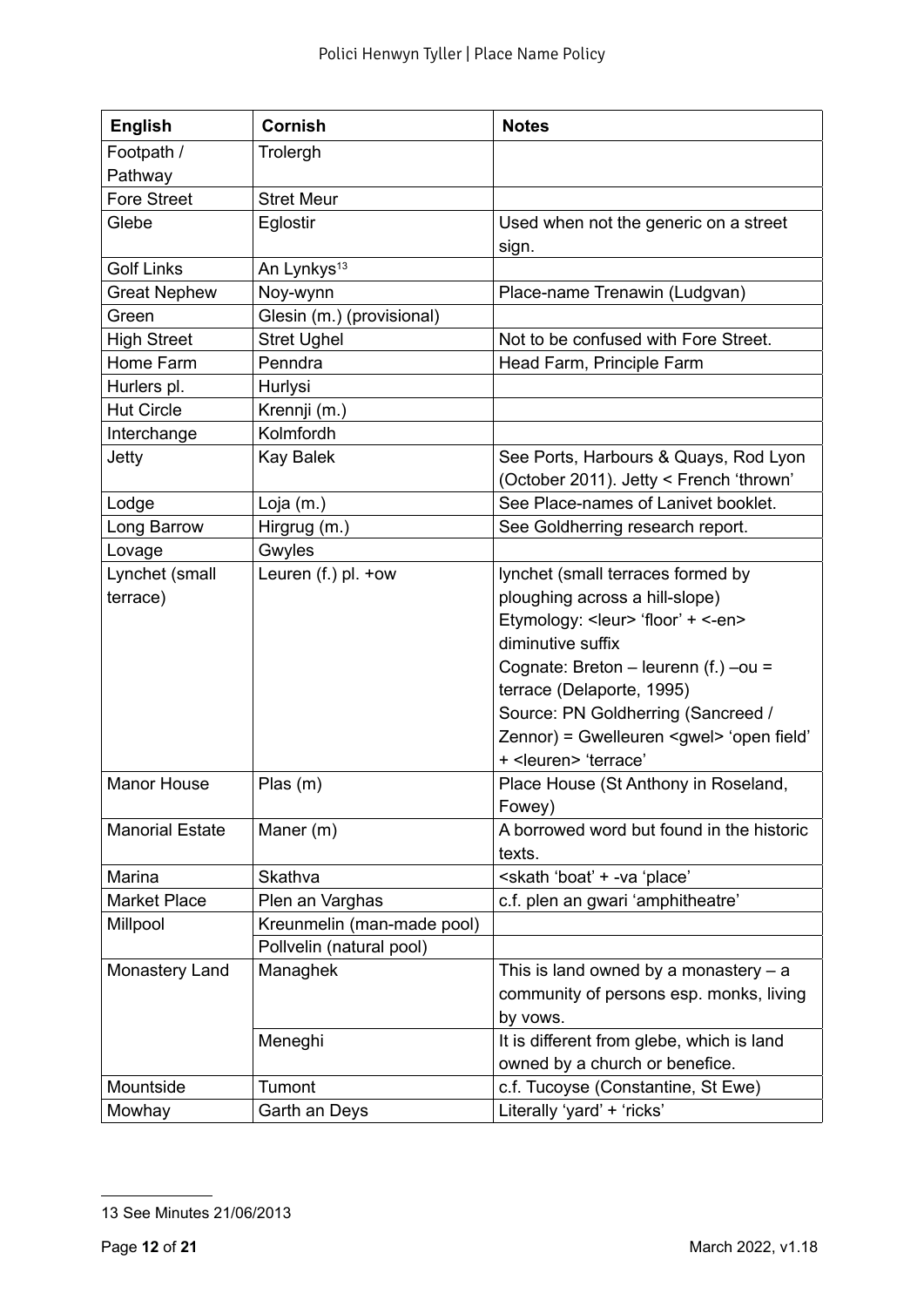| <b>English</b>         | <b>Cornish</b>            | <b>Notes</b>                                  |
|------------------------|---------------------------|-----------------------------------------------|
| Passage Grave          | <b>Hirvedh</b>            | c.f. Hiernis (Stithians), < hir 'long' + nans |
|                        |                           | 'valley', Penharget (St Ive), penn 'head',    |
|                        |                           | end' + hir + yarth 'ridge'.                   |
| Pier                   | <b>Kay Peulyow</b>        | See Ports, Harbours & Quays, Rod Lyon         |
|                        |                           | (October 2011)                                |
| Pound                  | Korlan (f)                | A pound for animals                           |
|                        | Korlannow ~ Korladnow pl. |                                               |
| Pound                  | Sprallva (f)              | Place where things are impounded              |
|                        | Sprallvaow                |                                               |
| Quay                   | Kay                       | See Ports, Harbours & Quays, Rod Lyon         |
|                        |                           | (October 2011)                                |
| Railway Halt           | Gorta                     | Railway request stop                          |
| <b>Railway Sidings</b> | Hensyow dall              | Where the sidings come to a dead end.         |
| Road(s)                | Morlynn                   | e.g. Carrick Roads                            |
| Roundabout             | Kylghfordh                |                                               |
|                        | Fordh a-dro               |                                               |
| Saltings               | Holanek                   | < holan 'salt' + -ek 'abounding in'           |
| Sound (stretch of      | Kulvor                    |                                               |
| water)                 |                           |                                               |
| Tan $(v.)$             | Tanna                     | n.b. glastannen 'green oak' used in           |
|                        |                           | tanning.                                      |
| Tannery                | Tannji (m)                | n.b. glastannen 'green oak' used in           |
|                        |                           | tanning.                                      |
| <b>Trinity</b>         | <b>Trynsys</b>            |                                               |
| Turnpike [road]        | Tollfordh                 |                                               |
| Turnpike [gate]        | <b>Tollborth</b>          | Cf. Place-name "Stopgate"                     |
| Wharf                  | Kay Gwara                 | See Ports, Harbours & Quays, Rod Lyon         |
|                        |                           | (October 2011)                                |
| Whim                   | Hwymm                     |                                               |
| Windward               | War-wyns                  | n.b. war-nans, war-woles etc.                 |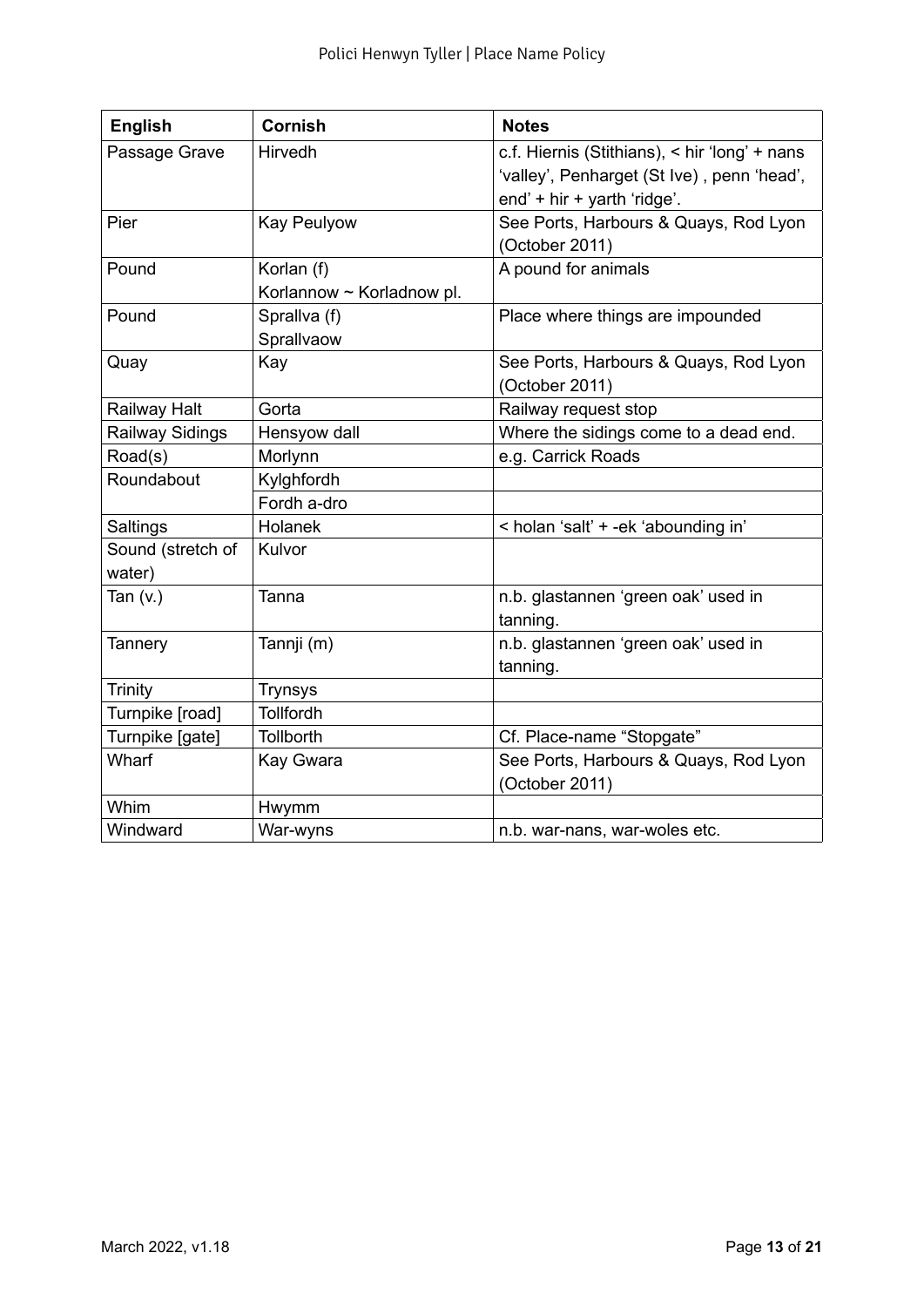<span id="page-13-0"></span>

| <b>APPENDIX C — Standard Forms of Cornish Surnames in Street Signs</b> |
|------------------------------------------------------------------------|
|                                                                        |

| <b>English</b>              | <b>Cornish</b>    | <b>Notes</b>                                                           |  |
|-----------------------------|-------------------|------------------------------------------------------------------------|--|
| <b>Adams</b>                | Adam              | <adam> Patronymic</adam>                                               |  |
| Angove                      | Angov             |                                                                        |  |
| Angwin                      | An Gwynn          |                                                                        |  |
| Annear                      | Anhir             |                                                                        |  |
| Argal[l]                    | Argel             | cf. Argel (Budock)                                                     |  |
| Arundell                    | Arundell          |                                                                        |  |
| Baraguanath                 | Baragwaneth       | <bara> 'bread' + <gwaneth> 'wheat'</gwaneth></bara>                    |  |
| <b>Boase</b>                | <b>Bosrys</b>     | <bos> 'dwellling' + <rys> 'ford'</rys></bos>                           |  |
| Boden/ Bawden               | Bodyn             | <bos> 'dwelling' + &lt;-yn&gt; diminutive suffix</bos>                 |  |
| <b>Bodilly</b>              | Bosylli           |                                                                        |  |
| <b>Bolitho</b>              | <b>Bosleythow</b> |                                                                        |  |
| <b>Bone</b>                 | <b>Boden</b>      | <boden> obscure, although it has been suggested</boden>                |  |
|                             |                   | that it could be <bodyn> 'little dwelling'</bodyn>                     |  |
| <b>Borlase</b>              | <b>Borrlas</b>    | Place-name St Wenn                                                     |  |
| <b>Boscawn</b>              | <b>Boskawen</b>   |                                                                        |  |
| <b>Botterell/ Bottrell/</b> | <b>Boterel</b>    | Norman Family Name from les Bottereaux. Also                           |  |
| <b>Botral</b>               |                   | figures in Cornish place-name - Boscastle - Castrum                    |  |
|                             |                   | Boterel 1284                                                           |  |
| <b>Branwell</b>             | Fenten Vran       |                                                                        |  |
| <b>Bree</b>                 | <b>Bre</b>        |                                                                        |  |
| <b>Bretton</b>              | <b>Breton</b>     | <breton> 'person from Brittany'</breton>                               |  |
| Buzza                       | <b>Bosow</b>      | From Bussow (Towednack)                                                |  |
| Carn                        | Karn              | cf. Carne (Veryan)                                                     |  |
| Carveth                     | Karvergh          | Carveth (Mabe)                                                         |  |
|                             | Karvargh          | <kar> 'hillfort' + <margh> personal name - Mark</margh></kar>          |  |
|                             |                   | From Cornish place-name e.g. Carveth (Cuby)                            |  |
| Chirgwin                    | Chigorwynn        | <chi> 'house' + <gorwynn> Personal Name {<gour></gour></gorwynn></chi> |  |
|                             |                   | 'man' + <gwynn> 'fair, white'}</gwynn>                                 |  |
| Clemence                    | <b>Klemens</b>    | <klemens> Personal Name - Clement</klemens>                            |  |
| Clemmow                     | Klemmow           | <klemm> Personal Name - Clement + &lt;- ow&gt; 'family</klemm>         |  |
|                             |                   | of'                                                                    |  |
| Cock                        | <b>Kock</b>       |                                                                        |  |
| Cocking                     | Kockyn            | Diminutive of <kock></kock>                                            |  |
| Colenso                     | Kelynsow          | <kelynsow> obscure; an alternative etymology is</kelynsow>             |  |
|                             |                   | <ke> 'hedge' + <lynn> 'lake' + <du> 'black'</du></lynn></ke>           |  |
|                             |                   | From Cornish place-name e.g. Colenso (St. Hilary)                      |  |
| Cornish                     | Kernewek          | <kernewek> 'cornish'</kernewek>                                        |  |
| Cowling                     | Kowlyn            | cf. Chycowling (Kea) = Chikowlyn                                       |  |
| Davey                       | Davi              |                                                                        |  |
|                             | Davydh            |                                                                        |  |
| Dennis                      | <b>Dinas</b>      | <dinas> 'hillfort'</dinas>                                             |  |
| Eddy                        | Udy               | <udy> personal name</udy>                                              |  |
| Edyvean                     | Udivian           |                                                                        |  |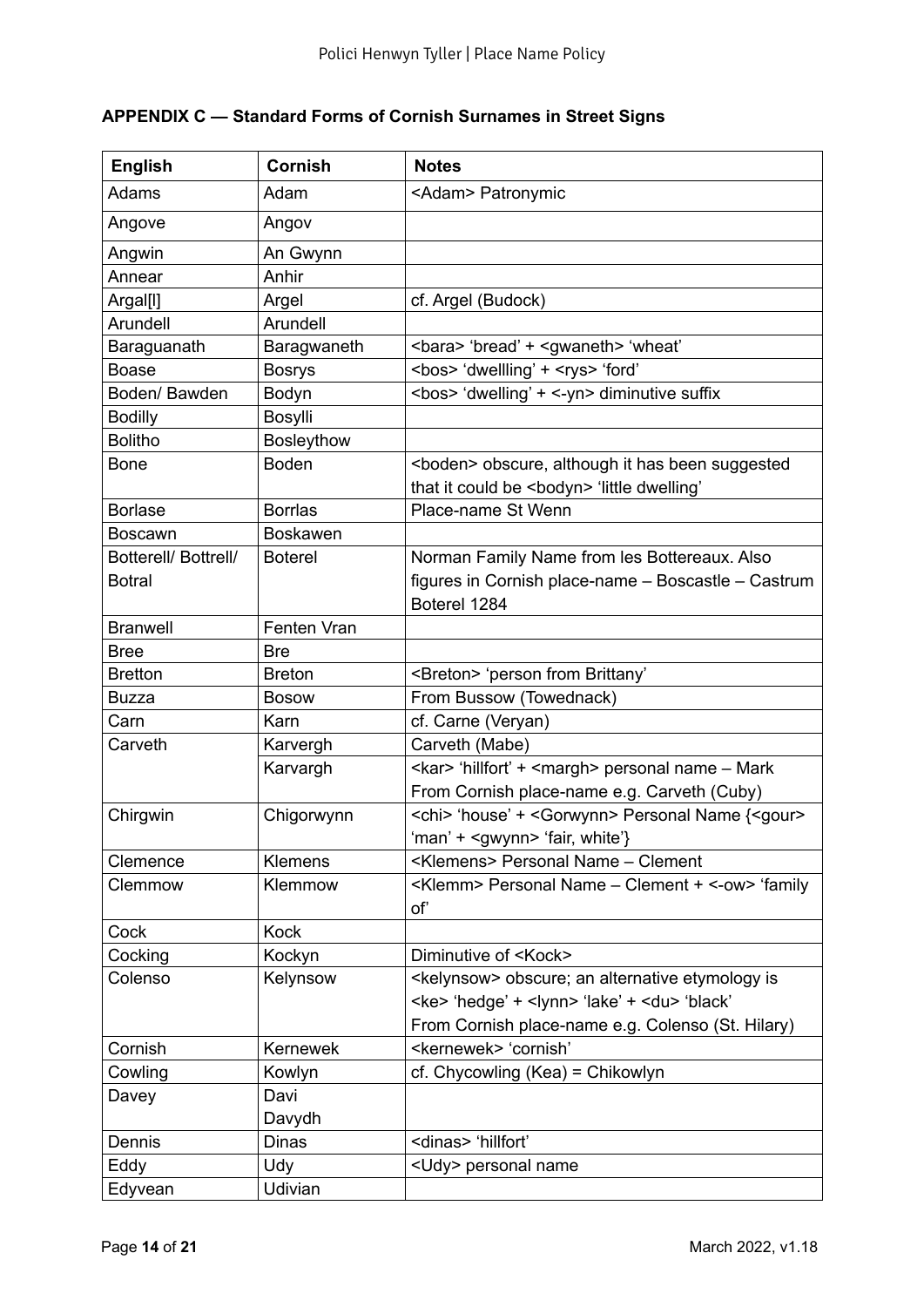| Elfordh            | Heylfordh      | Cf. Helford                                                                      |  |
|--------------------|----------------|----------------------------------------------------------------------------------|--|
| <b>Ellis</b>       | <b>Elis</b>    | obscure                                                                          |  |
| Eva                | Eva            | <eva> feminine personal name</eva>                                               |  |
| Frank              | Frank          | <frank> 'free'</frank>                                                           |  |
| Friggens           | Fregys         | <fregys> 'ragged person'</fregys>                                                |  |
| Fosse              | Fos            | <fos> 'wall'</fos>                                                               |  |
| Glasson            | Glasen         | <glasen> 'greensward'</glasen>                                                   |  |
| Gove               | Gov            | <gov> 'smith'</gov>                                                              |  |
| Grose              | An Grows       | <an> 'the' + <krows> 'cross'</krows></an>                                        |  |
| Gweader            | Gwiader        | <gwiader> 'weaver'</gwiader>                                                     |  |
| Gweadyr            |                |                                                                                  |  |
| <b>Harris</b>      | Harri          | <harri> personal name - Henry + &lt;-s&gt; English</harri>                       |  |
|                    |                | possessive suffix, indication "son of" or "descendant                            |  |
|                    |                | of"                                                                              |  |
| Harvey             | Hervi          | <hervi> Personal name</hervi>                                                    |  |
| Hervy              |                |                                                                                  |  |
| Hocking            | Hokkyn         |                                                                                  |  |
| Hosken             | Hesken         | Etymology: <hesken> 'sedge'</hesken>                                             |  |
| Hoskyn             | Hoskyn         | <hoskyn> 'obscure', but evidently a diminutive of a</hoskyn>                     |  |
|                    |                | personal name.                                                                   |  |
| Jacka              | Jakka          | <jakka> Cornish form of "Jack", diminutive of John.</jakka>                      |  |
| Jelbart/ Jelbert/  | Jelbard        | <jylbert> personal name Gilbert<sup>14</sup></jylbert>                           |  |
| Gilbert            |                |                                                                                  |  |
| Jenkin(s)          | Jenkyn         | Diminutive of John, hence <- yn > ending in Cornish.                             |  |
| Keigwin            | Kegwynn        | Place-name St Just in Roseland                                                   |  |
| Kestle             | Kastel         | <kastel> 'castle'</kastel>                                                       |  |
| Kevill             | Kevyl          | Cf. Penkivel                                                                     |  |
| Kitto/Kittoe       | Kittow         | <kitt> diminutive of 'Christopher' + &lt;-ow&gt; suffix</kitt>                   |  |
|                    |                | 'children of'                                                                    |  |
| Lay/ Ley           | Legh           | <legh> 'slab, ledge'</legh>                                                      |  |
| Leggo              | Leghow         | <leghow> 'slabs, ledges'</leghow>                                                |  |
| Luke               | Luk            |                                                                                  |  |
| Martin             | Martin         |                                                                                  |  |
| Michell/ Mitchell/ | Myghal         | <myghal> personal name - Michael</myghal>                                        |  |
| Michael            |                |                                                                                  |  |
| <b>Nicholls</b>    | <b>Nikolas</b> | <nikolas> personal name - Nicholas</nikolas>                                     |  |
| Noye               | <b>Noy</b>     | <noy> Cornish form of 'Noah'</noy>                                               |  |
| Opie               | Oppi           | <oppi> personal name - diminutive of Osbert</oppi>                               |  |
| Parkyn             | Parkyn         | <parkyn> 'little field' {<park> 'field' + &lt;-yn&gt; diminutive</park></parkyn> |  |
|                    |                | suffix}                                                                          |  |
| Pascoe             | Paskow         | From pask 'Easter' with regular plural, -ow                                      |  |
| Pearce/            | Pers           | <pers> personal name - Piers, a form of Peter</pers>                             |  |
| Pearse/            |                |                                                                                  |  |
| Pers               |                |                                                                                  |  |
| Pender             | Penndra        | cf. Penderleath (Towednack)                                                      |  |

<sup>14</sup> Minutes 21/10/2016 p.3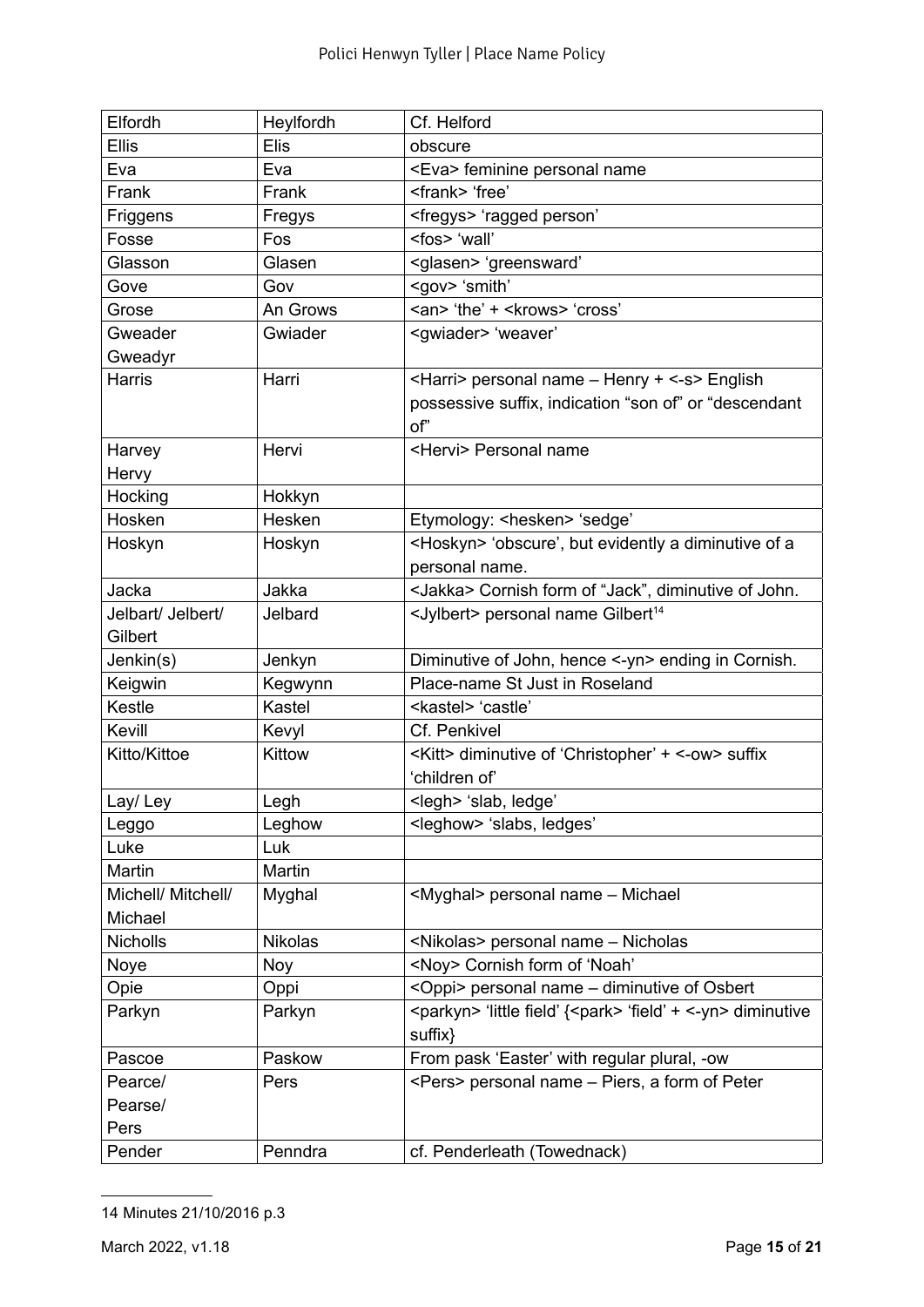| Pengelly        | Penngelli       | <penngelli> 'head or principle grove/copse' {<penn></penn></penngelli>       |  |
|-----------------|-----------------|------------------------------------------------------------------------------|--|
|                 |                 | 'head, end' + < kelli > 'grove, copse'}                                      |  |
| Penny           | Penn            | <penn> 'head' - As a simplex name there is some</penn>                       |  |
|                 |                 | doubt over the etymology. The explanation here is                            |  |
|                 |                 | that it is the equivalent of the English family name,                        |  |
|                 |                 | "Head".                                                                      |  |
| Phillips        | Fylip           |                                                                              |  |
| Piper           | Piber           |                                                                              |  |
| Polkinhorn      | Pollkenhorn     | <pollkenhorn> Locational family name cf.</pollkenhorn>                       |  |
|                 |                 |                                                                              |  |
|                 |                 | Polkinghorne (Gwinear) = <poll> 'pool, pit' +</poll>                         |  |
|                 |                 | <kenhorn> British personal name {<cuno ken="" à=""></cuno></kenhorn>         |  |
|                 |                 | 'hound' + <isarnos horn="" à=""> 'iron'}</isarnos>                           |  |
| Polkinghorne    |                 |                                                                              |  |
| Pollard         | Pollard         | It is considered that this is an English surname, with                       |  |
|                 |                 | no Cornish derivation. (Minutes 15/04/2016)                                  |  |
| Polmanter       | Pollmanter      | Place-name St Ives. <sup>15</sup>                                            |  |
| Praed           | Pras            | <pras<sup>16&gt; 'meadow' {From Latin <partum> 'meadow'}</partum></pras<sup> |  |
|                 |                 | From Cornish place-name: e.g. Praze                                          |  |
| Preece/ Price/  | <b>Mab Rees</b> | <mab map=""> 'son' + <rees> personal name</rees></mab>                       |  |
| Pryce           |                 | The patronymic family names which commence with                              |  |
|                 |                 | <map> are more common in Wales.</map>                                        |  |
| Remffra         | Remmfra         | <remmfra> personal name</remmfra>                                            |  |
| <b>Roberts</b>  | Robart          |                                                                              |  |
| Rodda           | Rodda           | <rodda> personal name</rodda>                                                |  |
| Rodgers         | Rojer           |                                                                              |  |
| Rose/ Rouse/    | Ros             | <ros> 'hill-spur'</ros>                                                      |  |
| Roose/ Rowes/   |                 | From Cornish place-name e.g. Roseland = Ros                                  |  |
| Rows/ Rowse/    |                 |                                                                              |  |
| Ruse            |                 |                                                                              |  |
| Rowe            | Raw             |                                                                              |  |
| Rule            | Riwel           | 1373 Treriwel                                                                |  |
| Sarah           | Sara            |                                                                              |  |
| Sawle           | Sawel           | 1338 Tresawel                                                                |  |
| <b>Semmens</b>  | Seymon          | From personal name - Simon                                                   |  |
| Symons          |                 |                                                                              |  |
| Skeberiowe      | Skiberyow       | <skiberyow> 'barns'</skiberyow>                                              |  |
| Soloman         | Seleven         |                                                                              |  |
| <b>Stephens</b> | <b>Stefan</b>   | <stefan> Personal name - Stephen (saint) + English</stefan>                  |  |
|                 |                 | <-s> suffix 'son of'                                                         |  |
| Tangye          | Tangi           |                                                                              |  |
| Thomas          | Tommas          | <tommas> personal name</tommas>                                              |  |

<sup>15</sup> Note: The place-name was originally Porthmanter. However, the surname was obviously adopted after the place had changed to Pollmanter.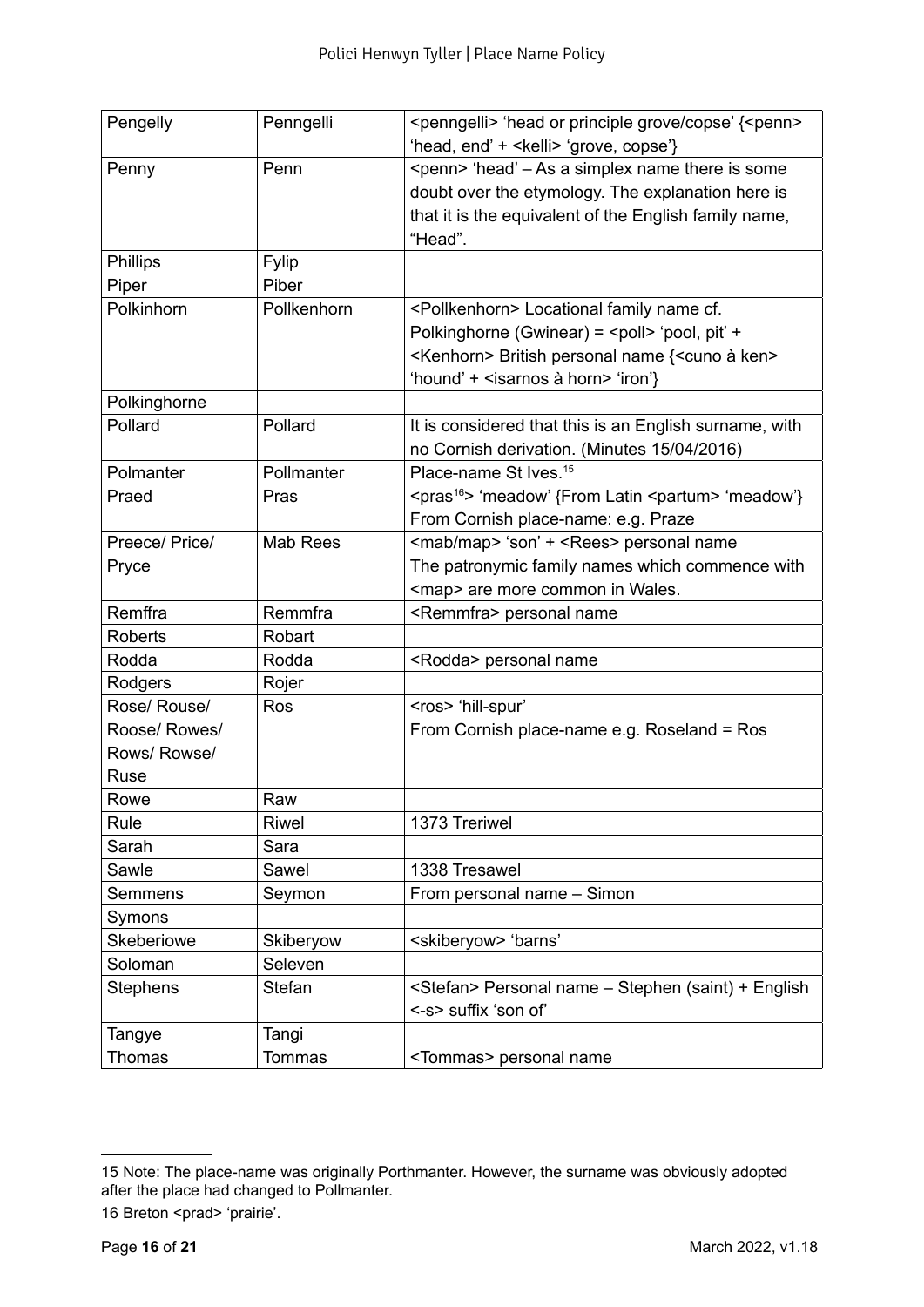| <b>Tonkin</b>  | Tonkyn        | <tonkyn> diminutive of 'Antony'</tonkyn>                       |  |
|----------------|---------------|----------------------------------------------------------------|--|
|                |               | It has also been speculated that there could be a              |  |
|                |               | connection with the English name Tomkin.                       |  |
|                |               | Variants: Tonken, Tonkyn, Tonking                              |  |
| Trehare        | Tregher       | <tregher> 'tailor' lit. cutter</tregher>                       |  |
| Trelawn[e]y    | Trelawny      | From Cornish place-name e.g. Trelawney (Altarnun)              |  |
| (generically)  |               |                                                                |  |
| Tremaine /     | Tremen        | Geographic name from one of several Cornish place-             |  |
| Tremaye        |               | names.                                                         |  |
| <b>Trevail</b> | <b>Trevel</b> | cf. Treveal (Cubert)                                           |  |
| Trevelyan      | Trevelyan     |                                                                |  |
| <b>Tyack</b>   | <b>Tiek</b>   |                                                                |  |
| <b>Ustick</b>  | <b>Ustek</b>  | Etymology 1: <gwestek> personal name</gwestek>                 |  |
|                |               | Etymology 2: <ust> saint's name - St Just + &lt;-ek&gt;</ust>  |  |
|                |               | adjectival suffix. It has been suggested that this is a        |  |
|                |               | nickname for people from St Just.                              |  |
| Vighan         | An Vyghan     | <an> 'the' + <byghan> 'little'</byghan></an>                   |  |
| Vivian/ Vyvyan | Vyvyan        | Etymology: <vyv> obscure + <genos -=""> -yan&gt;</genos></vyv> |  |
| Vosper         | Fospeur       | <fospeur> 'walled pasture'</fospeur>                           |  |
| Wearn/Wrearne/ | Gwern         | <gwern> 'alder trees, alder-swamp'</gwern>                     |  |
| Warn           |               | From Cornish place-names e.g. Penwarne (Mawnan)                |  |
| Williams       | Wella         |                                                                |  |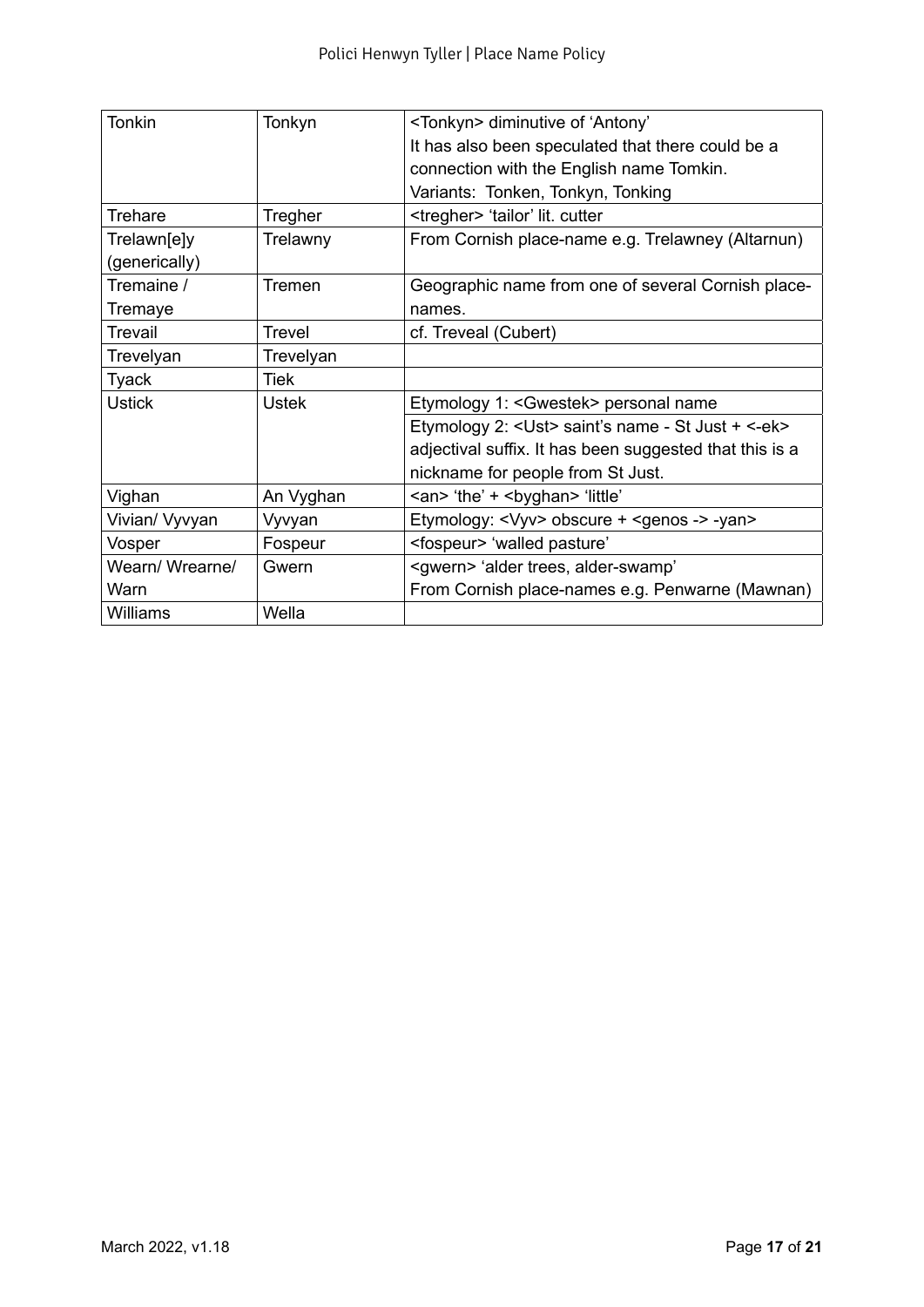#### <span id="page-17-0"></span>**APPENDIX D — Policy Summary in Respect of Forenames & Surnames**

|                         | <b>Standardised</b> | <b>Mutated</b> |
|-------------------------|---------------------|----------------|
| English Place Name      | NO.                 | <b>NO</b>      |
| <b>English Forename</b> | NO <sup>17</sup>    | NO.            |
| <b>English Surname</b>  | <b>NO</b>           | NO.            |

|                   | <b>Standardised</b> | <b>Mutated</b> |
|-------------------|---------------------|----------------|
| Gaelic Place Name | –                   |                |
| Gaelic Forename   |                     |                |
| Gaelic Surname    | NO <sup>18</sup>    | <b>NO</b>      |

|                    | <b>Standardised</b> | <b>Mutated</b> |
|--------------------|---------------------|----------------|
| Cornish Place Name | YFS.                | NO.            |
| Cornish Forename   | YFS.                | YFS.           |
| Cornish Surname    | YES.                | YFS            |

<sup>17</sup> We do use the Cornish equivalent where there is one.

<sup>18</sup> Kept in the English form, i.e. Mc'Dowall not MacDubhghall.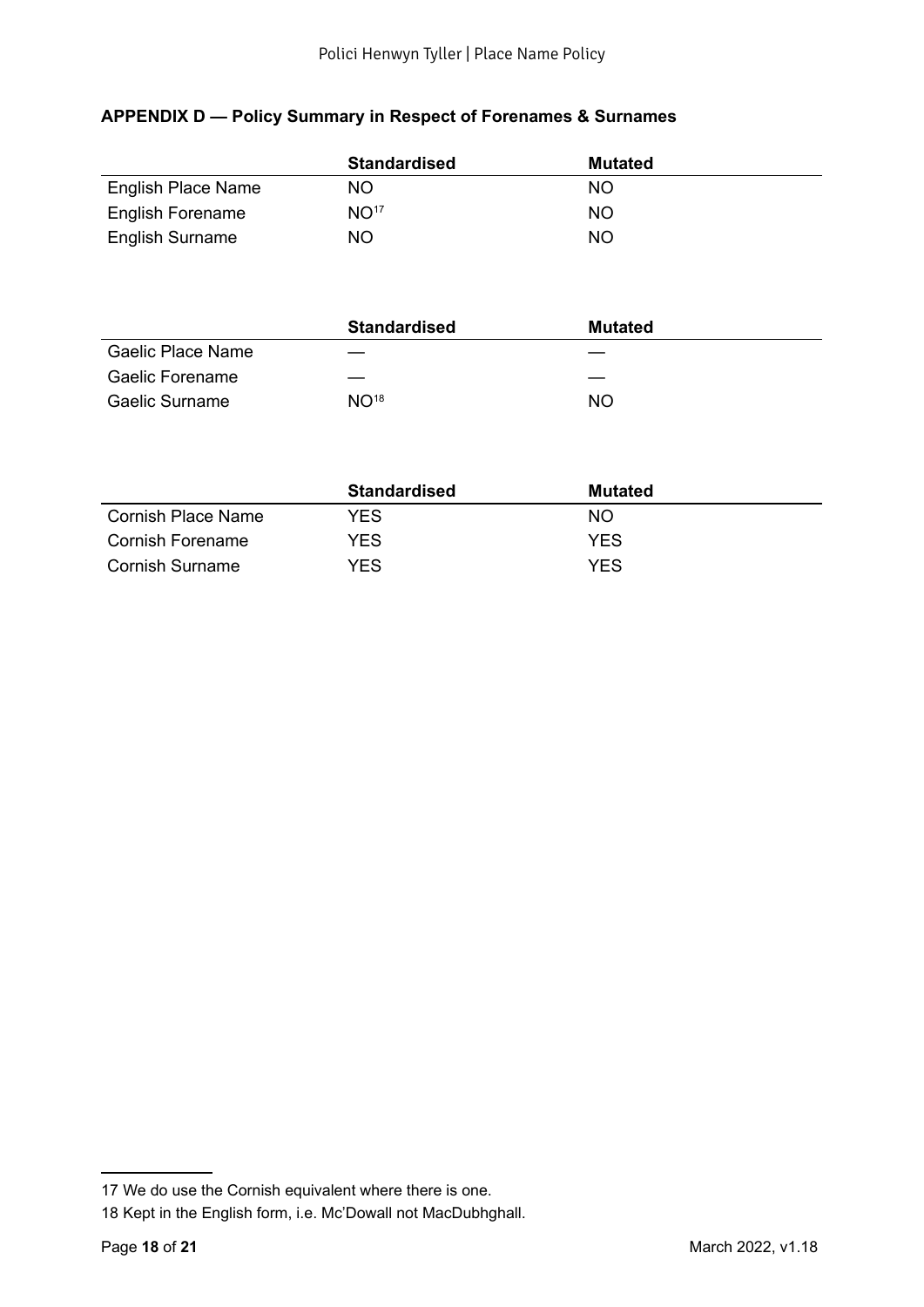## <span id="page-18-0"></span>**APPENDIX E — Standard Forms of Forenames in Street Signs**

| <b>ENGLISH</b>     | <b>CORNISH</b> | <b>NOTES</b>                                  |
|--------------------|----------------|-----------------------------------------------|
| Agnes              | ?Agnez         | <agnez> Pryce</agnez>                         |
| Alan               | Alan           | <allan> Williams</allan>                      |
|                    |                | <alün> Williams</alün>                        |
| Alex               | ?Elek          | <elec> Charnock</elec>                        |
|                    |                | <elek> Willaims</elek>                        |
|                    |                | <sander></sander>                             |
|                    |                | <saundry> Williams</saundry>                  |
| Alexander          | Alessander     | <alsander> Williams</alsander>                |
| Alexandra          | Alessandra     | <alessandra> Williams</alessandra>            |
| Ambrose            | Ambrys         | <ambrōs><ambrys> Williams</ambrys></ambrōs>   |
| Andrew             | Androw         | <androw> Charnock</androw>                    |
|                    |                | <androw> Williams</androw>                    |
| Angove             | An Gov         |                                               |
| Arthur             | Arthur         | <arthür> Williams</arthür>                    |
|                    |                | <arthur> Williams</arthur>                    |
|                    |                | <arthor> Williams</arthor>                    |
|                    |                | <arther> Williams</arther>                    |
|                    |                | <arter> Williams</arter>                      |
|                    |                | <art> Williams</art>                          |
| <b>Bartholomew</b> | Bertyl         | <bertyl> Williams</bertyl>                    |
| Catherine          | Kattryn        | <catheryn> Williams</catheryn>                |
|                    |                | <cattern> Williams</cattern>                  |
| Charles            | Charlys        | <charlys> William</charlys>                   |
|                    |                | <karlo> = colloquial form</karlo>             |
| Chris              | Kytt           |                                               |
| Christopher        | Kyttow         | <crystofer> Williams</crystofer>              |
|                    |                | <crystover> Williams</crystover>              |
|                    |                | <kittō> Williams</kittō>                      |
| Clare              | Kler           |                                               |
| David              | Davydh         | <davydh> Charnock, Williams</davydh>          |
|                    |                | <daveth> Williams</daveth>                    |
| Davy               | ?Davi          | <dewy> Charnock, Williams</dewy>              |
|                    | Dewi           |                                               |
| <b>Dick</b>        | Hykka          | <hecka> Charnock, Williams</hecka>            |
|                    |                | <hycka> Williams</hycka>                      |
|                    |                | <dicon> Williams</dicon>                      |
| Edward             | ?Jorwerth      | <jorwerth> Charnock</jorwerth>                |
|                    |                | <lorwerth> Welsh</lorwerth>                   |
| Eleanor            | ?Elonar        | <elonar> Redruth Tithe Apportionment</elonar> |
|                    |                | <elnour> Williams</elnour>                    |
|                    |                | <elnor> Williams</elnor>                      |
| Eliza              | ?Eliza         | <eliza> Williams</eliza>                      |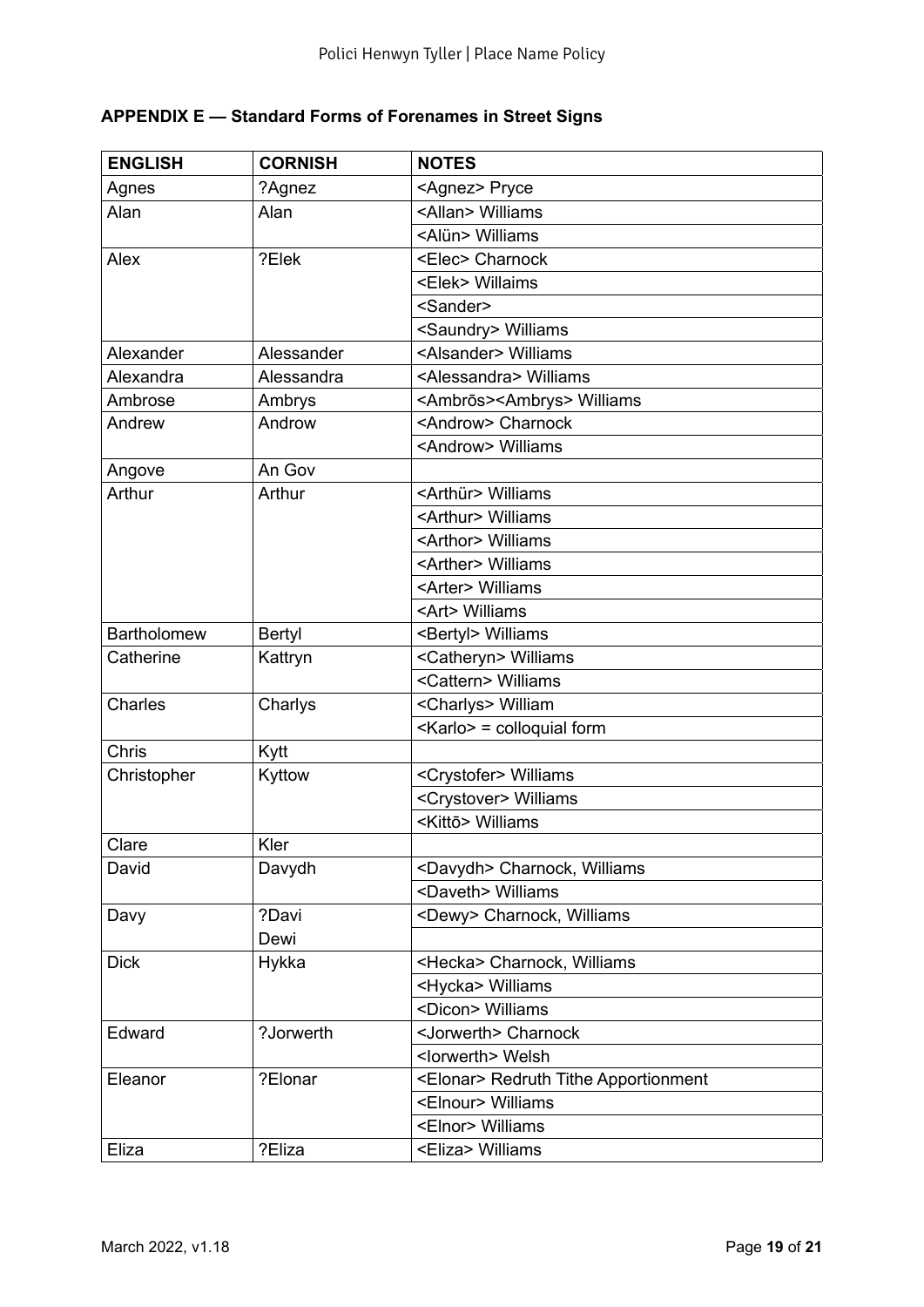| <b>ENGLISH</b> | <b>CORNISH</b> | <b>NOTES</b>                                                |
|----------------|----------------|-------------------------------------------------------------|
| Elizabeth      | ?Elisavedh     | <elisaued> Bodmin Manumission L120, 314</elisaued>          |
|                |                | <elisabet> Williams</elisabet>                              |
|                |                | <ebbat> Williams</ebbat>                                    |
|                |                | <eppow> Williams, (diminutive) Nance</eppow>                |
|                |                | <bess> Williams</bess>                                      |
| Francis        | ?Frank         |                                                             |
|                | ?Franki        | <franki> Charnock</franki>                                  |
|                | ?Frances       | <fransez> Breton</fransez>                                  |
|                | ?Frowncys      | <frowncys> Williams</frowncys>                              |
| Geoffrey       | Jeffra         | TaxSubsidy 1545 "Harry Jeffra"                              |
| George         | Jori           |                                                             |
| Gilbert        | Jylbert        | <jylbert> personal name Gilbert</jylbert>                   |
| Grace          | Gras           | <grās> Williams</grās>                                      |
| Helen          | Elena          | <elena> Breton</elena>                                      |
| Humphrey       | Omfra          | <omfra> Bice</omfra>                                        |
|                |                | <wmffre> Welsh</wmffre>                                     |
|                |                | <hunkyn> Williams</hunkyn>                                  |
| Isiah          | ?Isias         | <isias> Gendall</isias>                                     |
| Israel         | ?Ezare         | <ezare> Gendall</ezare>                                     |
| <b>Jack</b>    | Jakka          | <jakeh> Charnock</jakeh>                                    |
|                |                | <jakka> Cornish form of "Jack", diminutive of John.</jakka> |
| Jacob          | Jago           |                                                             |
| James          | Jammys         | <jammeh> Charnock</jammeh>                                  |
| Jenny          | ?Jedna         | <jedna> Gendall</jedna>                                     |
| Joan           | Jowna          |                                                             |
| Joanna         |                |                                                             |
| Johanna        |                |                                                             |
| Job            | Job            |                                                             |
| John           | Jowan          | <jowan> Charnock. Pryce</jowan>                             |
| Joseph         | Josep          | <losep> PC, MV. Williams</losep>                            |
|                |                | <josef> Williams</josef>                                    |
| Kate           | Katell         |                                                             |
| Leonard        | Lenard         |                                                             |
| Lionel         | Lewik          |                                                             |
| Mark           | Margh          |                                                             |
| Mary           | Maria          |                                                             |
| Michael        | Myghal         | <mihal> Charnock</mihal>                                    |
|                |                | <myghal> personal name - Michael</myghal>                   |
| Nicholas       | <b>Nikolas</b> |                                                             |
| Noah           | Noy            |                                                             |
| Pascoe         | Paskow         |                                                             |
| Paul           | Pawl           |                                                             |
| Peter          | Peder          | <pedyr> Charnock</pedyr>                                    |
| Petroc         | Petrek         |                                                             |
| Polly          | Polli          |                                                             |